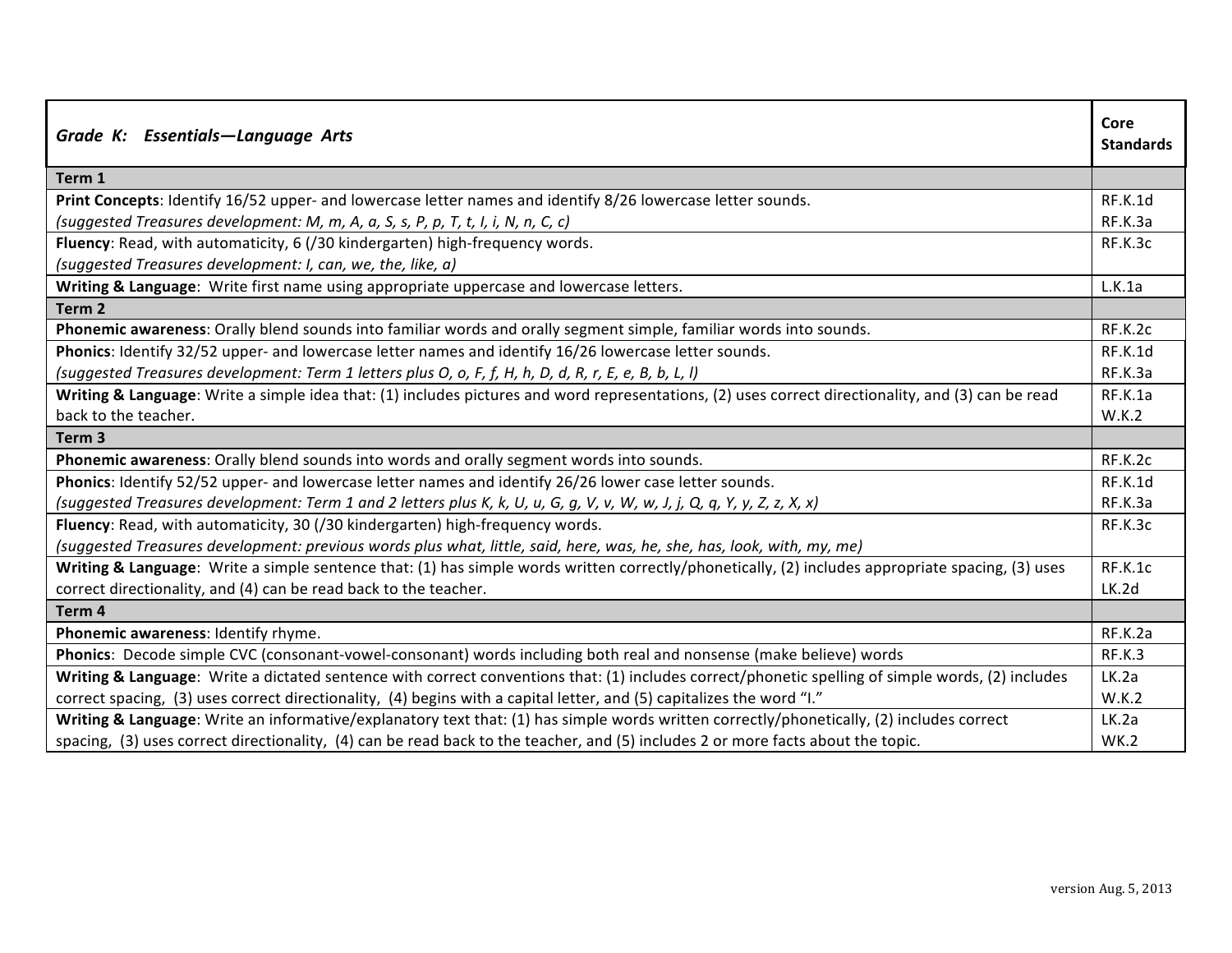| Grade 1: Essentials-Language Arts                                                                                                               | Core<br><b>Standards</b> |
|-------------------------------------------------------------------------------------------------------------------------------------------------|--------------------------|
| Term 1                                                                                                                                          |                          |
| Phonemic awareness: Isolate and pronounce initial and final sounds (phonemes) in spoken single-syllable words.                                  | <b>RF1.2c</b>            |
| Phonics: Decode CVC words (real and nonsense).                                                                                                  | RF1.3b                   |
| Fluency: Read high-frequency word list with automaticity (not sounding words out*): I, like, do, to, you, he, can, go, a, has, this, is, my,    | RF1.3g                   |
| look, little, where, here, play, the, we, are, me, she, with, for, and, have, see, said, was, does, not, school, what, down, out, up, very, be, | RF1.4b                   |
| come, good, pull, fun, make, they, too, jump, move, run, two, again, help, new, there, use, in, that, it, on, as, with, his, they, at, this.    |                          |
| Writing & Language: Write sentences with mostly correct letter formation, capitalization, and ending punctuation; grade-level words are         | L1.1a                    |
| spelled conventionally and untaught words are spelled phonetically.                                                                             | L1.2b,d,e                |
| Term 2                                                                                                                                          |                          |
| Phonemic awareness: Orally produce single-syllable words by blending sounds (phonemes), including consonant blends, and orally                  | RF1.2b                   |
| segment single-syllable words.                                                                                                                  |                          |
| Phonics: Decode words with the digraphs /wh/, /sh/, /th/, and /tch/ (real and nonsense) and decode inflectional endings s, es, and ing.         | RF1.3a&f                 |
| Fluency: Read high-frequency word list with automaticity (not sounding words out*): could, live, one, then, three, eat, no, of, under, who,     | RF1.3g                   |
| all, call, day, her, want, around, by, many, place, walk, away, now, some, today, way, why, green, grow, pretty, should, together, water,       | RF1.4b                   |
| any, from, happy, once, so, upon, ago, boy, girl, how, old, people, one, had, words, but, when, an, each, which, if.                            |                          |
| Writing & Language: Write a multi-sentence text that includes a topic and supplies at least two or more details (details could be facts,        | W1.1<br>W1.2             |
| reasons, or events) events) with mostly correct letter formation, capitalization, and ending punctuation; grade-level words are spelled         | W1.3                     |
| conventionally and untaught words are spelled phonetically.                                                                                     | L1.2b,d,e                |
| Term 3                                                                                                                                          |                          |
| Phonemic awareness: Orally produce single-syllable words by blending and segmenting consonant blends, CCVC, CVCC words.                         | RF1.2b&d                 |
| Phonics: Decode words with final e; decode words with long vowel sounds (long a: a_e, ai, ay), (long e: ee, ea), (long i: i_e, y, igh),         | RF1.3b,c,f               |
| (long o: o_e, oa, ow,), and (long u: u_e). Decode words with inflectional endings ed and y.                                                     |                          |
| Fluency: Read high-frequency word list with automaticity (not sounding words out*): after, buy, done, every, soon, work, about, animal,         |                          |
| carry, eight, give, our, because, blue, into, or, other, small, find, food, more, over, start, warm, caught, flew, know, laugh, listen, were,   | RF1.3g                   |
| found, hard, near, woman would, write, four, none, only, large, put, round, another, climb, full, great, poor, through, began, better, guess,   | RF1.4b                   |
| learn, right, sure, will, them, these, him, time.                                                                                               |                          |
| Writing & Language: Write a multi-sentence text with a beginning, middle, and end that includes a topic and supplies three or more              | W1.1                     |
| details (details could be facts, reasons, or events) with mostly correct letter formation, capitalization, and ending punctuation; grade-level  | W1.2<br>W1.3             |
| words are spelled conventionally and untaught words are spelled phonetically.                                                                   | L.1.2b,d,e               |
| Comprehension: Answer questions about text that is read aloud to the student.                                                                   | SL1.2                    |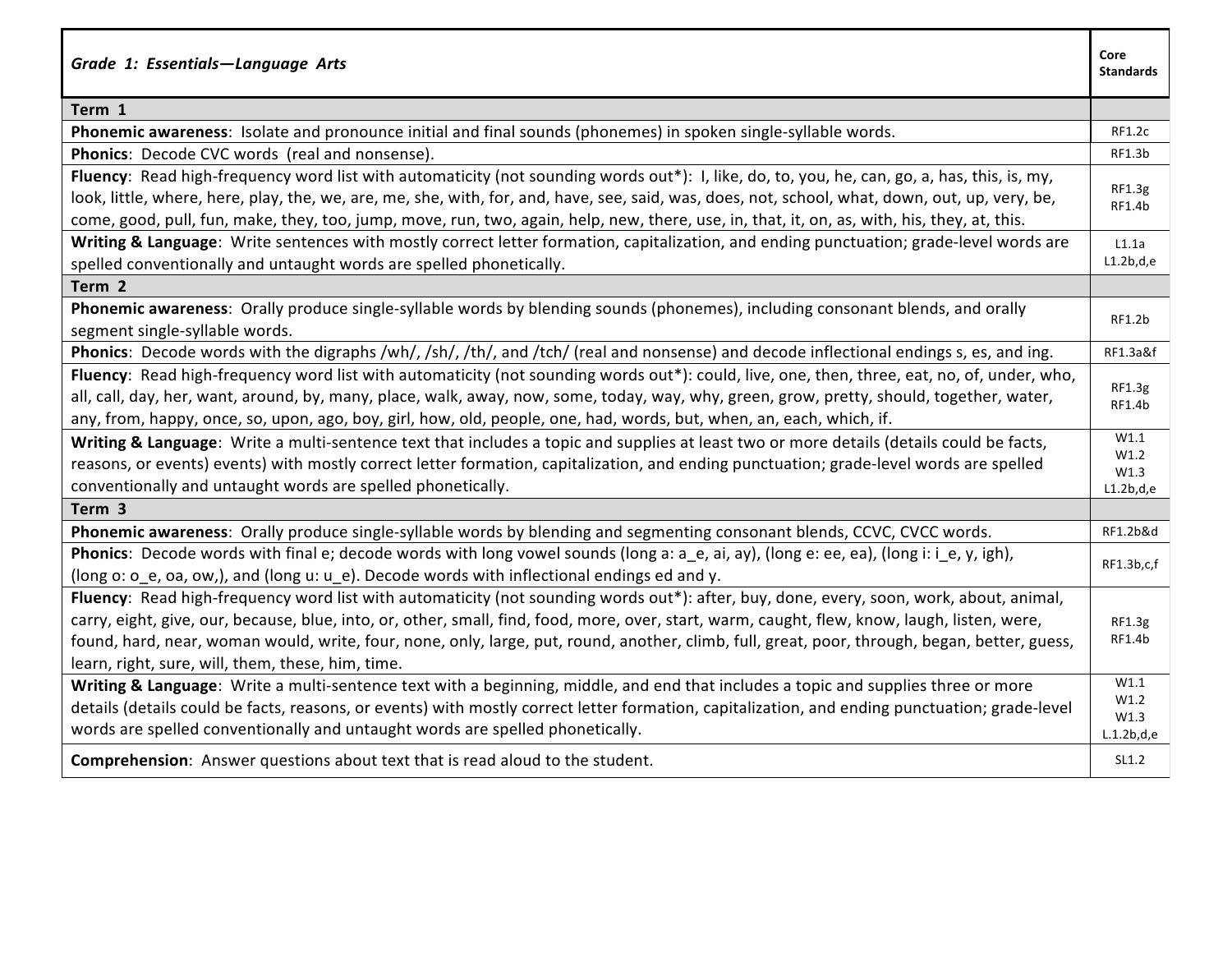| Phonics: Decode diphthongs /ou/, /ow/, /oy/, and /oi/; decode /aw/; decode the 2 oo sounds (as in 'book' and 'fool'); decode r-controlled<br>RF1.3a     |  |
|---------------------------------------------------------------------------------------------------------------------------------------------------------|--|
| vowel sounds (ar, er, ir, ur, or). Decode words with inflectional endings er and est.                                                                   |  |
| Fluency: Read high-frequency word list with automaticity (not sounding words out*): color, early, instead, nothing, oh, thought, above,                 |  |
| build, fall, knew, money, toward, answer, brought, busy, door, enough, eyes, brother, father, friend, love, mother, picture, been, children,            |  |
| month, question, their, year, before, front, heard, push, tomorrow, your, favorite, few, gone, surprise, wonder, young, number, than, first,<br>RF1.4b  |  |
| called, oil, sit, find, long, did, made, get, may, part.                                                                                                |  |
| Read a first grade passage level reading passage with sufficient accuracy and fluency to support comprehension (50+ wcpm).                              |  |
| Writing & Language: Using correct capitalization and punctuation, write a sequenced multi-sentence text with a beginning, middle, and<br>W1.1           |  |
| end that includes a topic, supplies 3 or more details (details could be facts, reasons, or events), and includes transition words to signal<br>W1.2     |  |
| W1.3<br>order (i.e., first, next, then, last, etc.) with mostly correct letter formation, capitalization, and ending punctuation; grade-level words are |  |
| L.1.2b,d,e<br>spelled conventionally and untaught words are spelled phonetically.                                                                       |  |
| SL1.3<br><b>Comprehension:</b> Monitor comprehension while reading and being read to.                                                                   |  |
| <b>RL1.2</b><br>الأراد والمستحيل والمستقل والمنافس والمستقل والمستقل والمستقلة والمستقلة والمستقلة                                                      |  |

\*The number of words tested will determine the timing on fluency tests.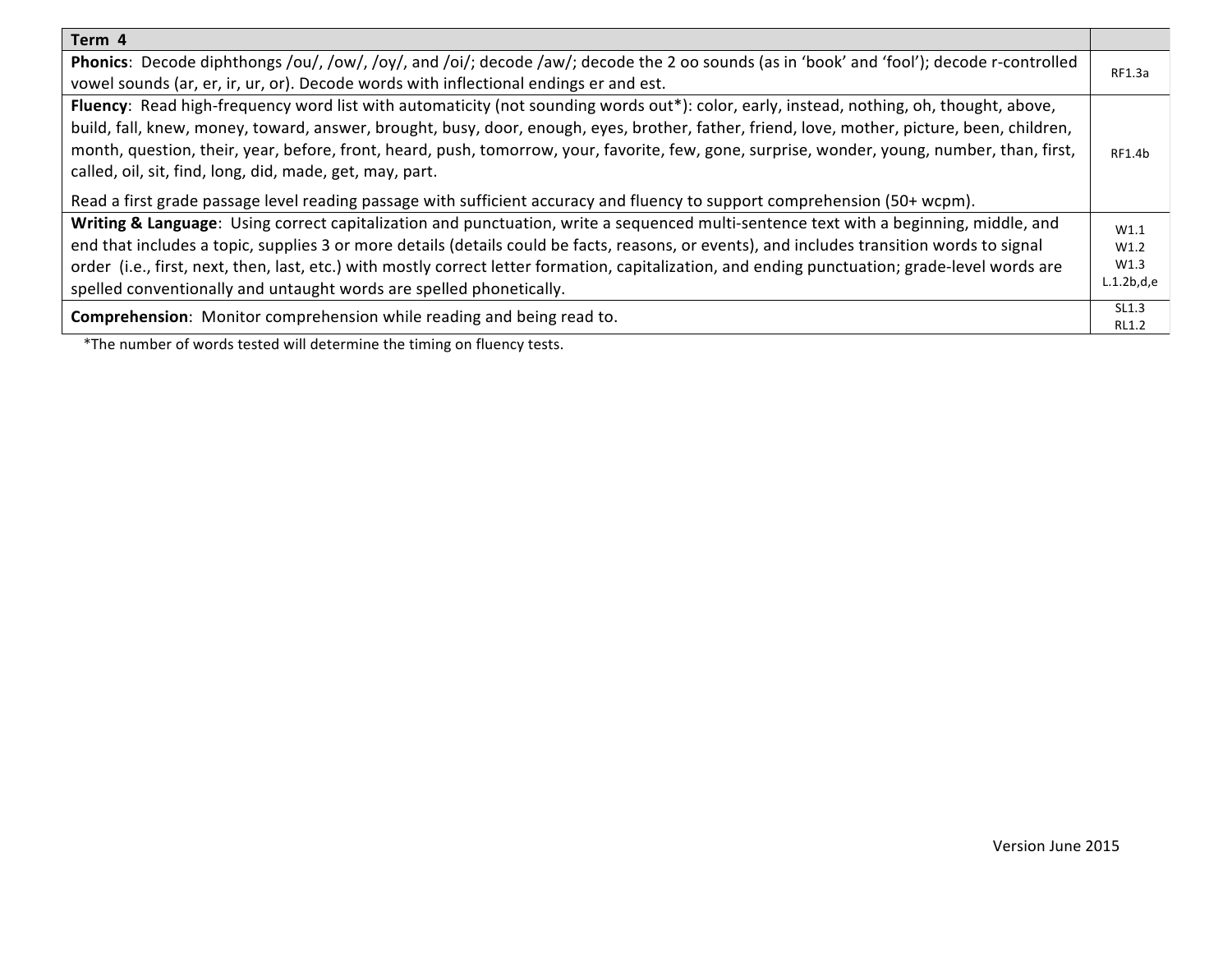|                                                                                                                                                                                                                                                                                                                                                                                                                                                                                                                                                                                                                                                                       | <b>Revised 6/2015</b>    |
|-----------------------------------------------------------------------------------------------------------------------------------------------------------------------------------------------------------------------------------------------------------------------------------------------------------------------------------------------------------------------------------------------------------------------------------------------------------------------------------------------------------------------------------------------------------------------------------------------------------------------------------------------------------------------|--------------------------|
| Grade 2: Essentials-Language Arts                                                                                                                                                                                                                                                                                                                                                                                                                                                                                                                                                                                                                                     | Core<br><b>Standards</b> |
| (Wonders Unit 1- Unit 2, week 2)<br>Term 1                                                                                                                                                                                                                                                                                                                                                                                                                                                                                                                                                                                                                            |                          |
| Phonics: Decode words with short vowel sounds; decode words with long vowel sounds (a, i, e, o and u with final e); decode words with inflectional<br>endings s, es, ed, and ing; decode words with two letter blends r, s, t, I (ask, plan, crack, etc.) with automaticity (3 seconds or less).                                                                                                                                                                                                                                                                                                                                                                      | RF2.3.a, d               |
| Fluency: Read the following 70 high-frequency words from Wonders in (100 seconds): ball, blue, both, even, for, help, put, there, why, yellow, could,<br>find, funny, green, how, little, one, or, see, sounds, boy, by, girl, he, here, she, small, want, were, what, another, done, into, move, now, show, too,<br>water, year, your, all, any, goes, new, number, other, right, says, understands, work, because, cold, family, friends, have, know, off, picture, school,<br>took, change, cheer, fall, five, look, open, should, their, won, yes.                                                                                                                | RF2.4.b                  |
| Comprehension: Identify characters and settings of narratives.                                                                                                                                                                                                                                                                                                                                                                                                                                                                                                                                                                                                        | RL2.1, 7                 |
| Comprehension: Ask/answer questions such as who, what, where, when, why, and how to demonstrate understanding of key details of a story.                                                                                                                                                                                                                                                                                                                                                                                                                                                                                                                              | RF2.4.a RL2.1            |
| Writing: Write a paragraph with an introduction, a body with details, and a conclusion.                                                                                                                                                                                                                                                                                                                                                                                                                                                                                                                                                                               | W2.1, 2, 3               |
| Language: Write with mostly conventional capitalization and punctuation.                                                                                                                                                                                                                                                                                                                                                                                                                                                                                                                                                                                              | L2.2                     |
| Term 2 (Wonders Unit 2, week 3- Unit 3, week 5)                                                                                                                                                                                                                                                                                                                                                                                                                                                                                                                                                                                                                       |                          |
| Phonics: Decode words with long a (with ay and ai), long i (with igh, ie, and y), long o (with oa, oe, and ow), long e (ee, ea,y), contractions ('s, 're, n't,<br>II, 've), consonant digraphs (ch,tch,sh,ph,th,ng,wh,) the prefixes un-, re-, dis- and suffixes -ful, and - less with automaticity (3 seconds or less).                                                                                                                                                                                                                                                                                                                                              | RF2.3.a, b, d            |
| Fluency: Read the following 80 high-frequency words from Wonders in (115 seconds): almost, buy, food, out, pull, saw, sky, straight, under, wash,<br>baby, early, eight, isn't, learn, seven, start, these, try, walk, bird, far, field, flower, grow, leaves, light, orange, ready, until, about, around, good, great,<br>idea, often, part, second, two, world, also, apart, begin, either, hundred, over, places, those, which, without, better, group, long, more, only, our,<br>started, three, who, won't, after, before, every, few, first, hear, hurt, old, special, would, America, beautiful, began, climbed, come, country, didn't,<br>give, live, turned. | RF2.4.b                  |
| Comprehension: Ask/answer questions such as who, what, where, when, why, and how to demonstrate understanding of key details of a story.                                                                                                                                                                                                                                                                                                                                                                                                                                                                                                                              | <b>RL2.1</b>             |
| Writing: Write a paragraph (narrative or informative) that includes an introduction, appropriate sequencing of events, details, and a closing sentence.                                                                                                                                                                                                                                                                                                                                                                                                                                                                                                               | W2.2, W2.3               |
| Language: Write with mostly conventional capitalization and punctuation.                                                                                                                                                                                                                                                                                                                                                                                                                                                                                                                                                                                              | L2.2                     |
| Term 3 (Wonders Unit 4, week 1- Unit 5, week 3)                                                                                                                                                                                                                                                                                                                                                                                                                                                                                                                                                                                                                       |                          |
| Phonics: Decode words with r-controlled vowels (ar, er, ir, or, ur) and the following phonograms: are, air, eer, ere, ear, ore, oar, and ire; silent letters<br>kn, wr, mb; with automaticity (3 seconds or less).                                                                                                                                                                                                                                                                                                                                                                                                                                                    | <b>RF2.3</b>             |
| Fluency: Read the following 80 high-frequency words from Wonders in (115 seconds): below, colors, don't, down, eat, many, morning, sleep, through,<br>very, animal, away, building, found, from, Saturday, thought, today, toured, watch, ago, carry, certain, everyone, heavy, outside people, problem,<br>together, warm, again, behind, eyes, gone, happened, house, inside, neither, stood, young, among, bought, knew, never, once, soon, sorry, talk,<br>touch, upon, answer, been, body, build, head, heard, minutes, myself, pretty, pushed, brought, busy, else, happy, I'll, laugh, love, maybe, please,                                                    | RF2.4.b                  |
| several, air, along, always, draw, during, ever, meant, nothing, story, won't.                                                                                                                                                                                                                                                                                                                                                                                                                                                                                                                                                                                        |                          |
| Fluency: Read grade-level text with sufficient accuracy, speed, and expression to support comprehension (70+ wcpm).                                                                                                                                                                                                                                                                                                                                                                                                                                                                                                                                                   | RF2.4.b                  |
| Comprehension: Identify the main idea of informational texts and retell narrative texts.                                                                                                                                                                                                                                                                                                                                                                                                                                                                                                                                                                              | RI2.2, RL2.2             |
| Writing: Write an informative/explanatory paragraph that introduces a topic, gives facts, and includes a closing sentence.                                                                                                                                                                                                                                                                                                                                                                                                                                                                                                                                            | W2.2                     |
| Language: Write with mostly conventional capitalization and punctuation.                                                                                                                                                                                                                                                                                                                                                                                                                                                                                                                                                                                              | L2.2                     |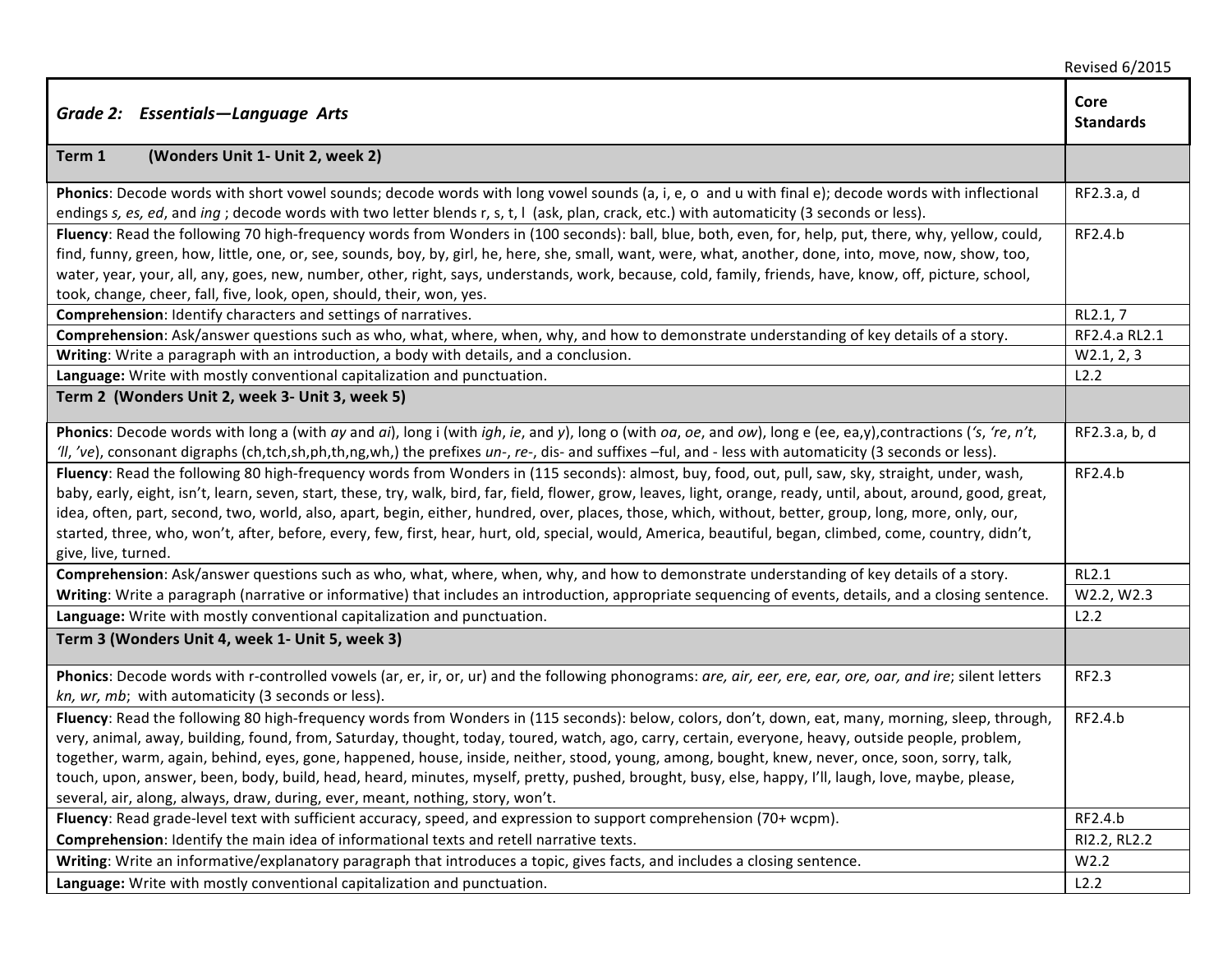| Term 4 (Wonders Unit 5, week 4- Unit 6, week 5)                                                                                                                                                                                                                                                                                                                                                                                                                                                                                                                                                                                                                                                           |              |
|-----------------------------------------------------------------------------------------------------------------------------------------------------------------------------------------------------------------------------------------------------------------------------------------------------------------------------------------------------------------------------------------------------------------------------------------------------------------------------------------------------------------------------------------------------------------------------------------------------------------------------------------------------------------------------------------------------------|--------------|
| Phonics: Decode words with the following phonograms with automaticity (3 seconds or less): vowel patterns oo, ou, ew, oe, ue, aw, au, ow, ou, oi, oy;                                                                                                                                                                                                                                                                                                                                                                                                                                                                                                                                                     | RF2.3        |
| Decode compound words with automaticity (3 seconds or less).                                                                                                                                                                                                                                                                                                                                                                                                                                                                                                                                                                                                                                              | L2.4.d       |
| Fluency: Read the following 70 high-frequency words from Wonders in (100 seconds): city, father, mother, o'clock, own, questions, read, searching,<br>sure, though, anything, children, everybody, instead, paper, person, voice, whole, woman, words, door, front, order, probably, remember, someone,<br>tomorrow, what's, worry, yesterday, alone, became, beside, for, hello, large, notice, round, suppose, surprised, above, brother, follow, listen, month,<br>soft, something, song, who's, wind, against, anymore, complete, enough, river, rough, sometimes, stranger, terrible, window, afternoon, ahead,<br>anyone, everything, pretended, scientist, somehow, throughout, trouble, wherever. | RF2.4.b      |
| Fluency: Read grade-level text with sufficient accuracy, speed, and expression to support comprehension (80+ wcpm).                                                                                                                                                                                                                                                                                                                                                                                                                                                                                                                                                                                       | RF.2.4.b     |
| Comprehension: Retell fiction and nonfiction texts.                                                                                                                                                                                                                                                                                                                                                                                                                                                                                                                                                                                                                                                       | RI2.2, RL2.2 |
| Writing: Write a paragraph stating an opinion, with supporting reasons, a conclusion.                                                                                                                                                                                                                                                                                                                                                                                                                                                                                                                                                                                                                     | W2.1         |
| Language: Write with mostly conventional capitalization and punctuation.                                                                                                                                                                                                                                                                                                                                                                                                                                                                                                                                                                                                                                  | L2.2         |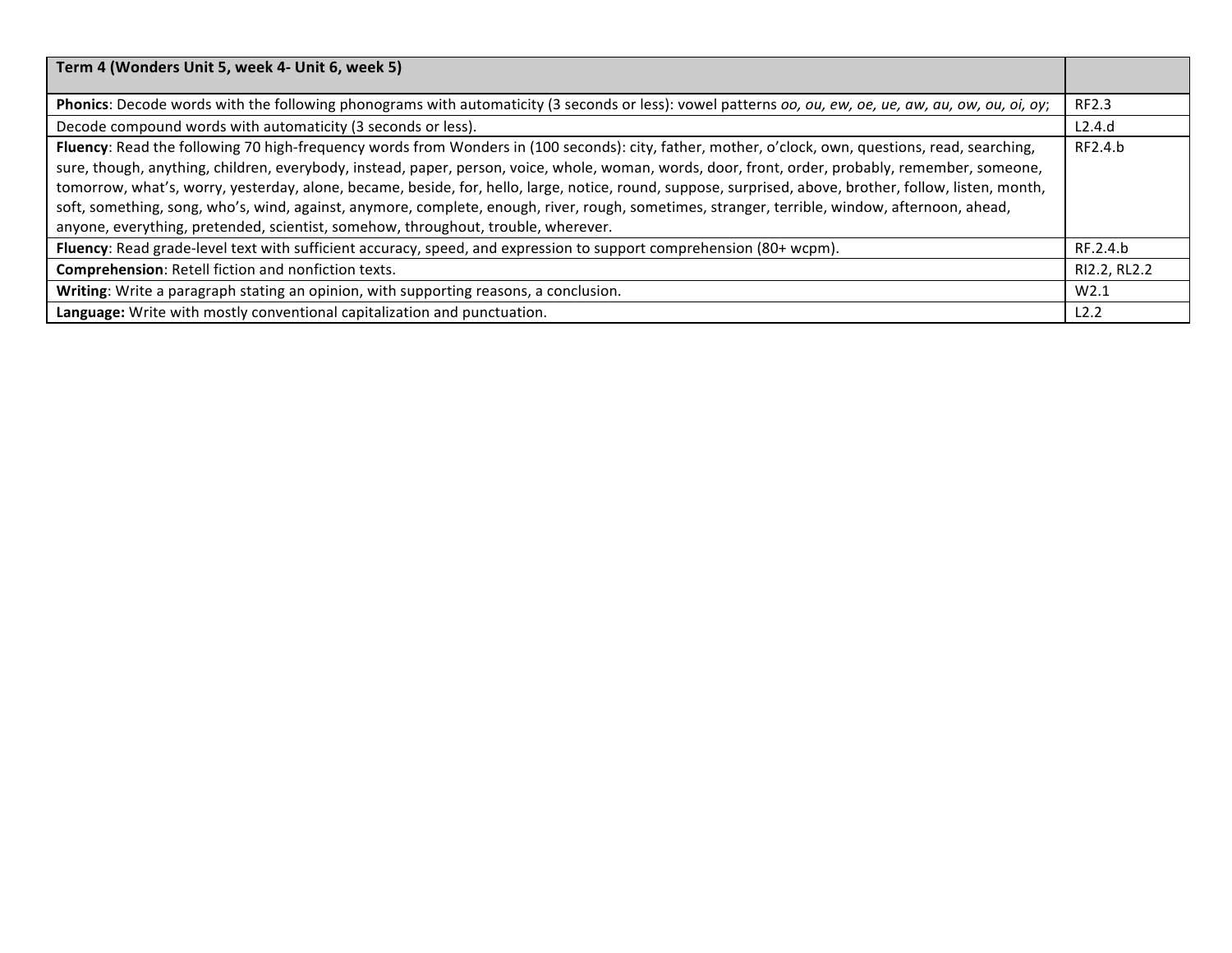| <b>Grade 3: Essentials-Language Arts</b>                                                                                                                                                                                                         | Core<br><b>Standards</b> | Wonders                               |
|--------------------------------------------------------------------------------------------------------------------------------------------------------------------------------------------------------------------------------------------------|--------------------------|---------------------------------------|
| Term 1                                                                                                                                                                                                                                           |                          |                                       |
| Fluency: Read grade-level text with sufficient accuracy, speed, and expression to support comprehension. (70+ wcpm)                                                                                                                              | RF 3.4                   | All Units/ Weekly/Day 4               |
| <b>Comprehension:</b> Generate questions about text. Answer questions about text using text evidence.                                                                                                                                            | RL 3.1, RI 3.1           | RL: U1/W1-3/D1-4<br>RI: U2/W2-5/D1-5  |
| Writing: Write a narrative text with characters and details, using temporal words and phrases to signal event order.                                                                                                                             | W 3.3                    | U1/W1-5/D1-4<br>U2/W1&4/D1-4          |
| Language: Write with appropriate capitalization, punctuation, and spelling of high-frequency words.                                                                                                                                              | L3.2                     | $U1&2/W1-5/D1-5$                      |
| Term 2                                                                                                                                                                                                                                           |                          |                                       |
| Fluency: Read grade-level text with sufficient accuracy, speed, and expression to support comprehension. (80+ wcpm)                                                                                                                              | RF 3.4                   | All Units/ Weekly/Day 4               |
| Comprehension: Using Key details from the text, retell narrative text including the central message.                                                                                                                                             | RL 3.2                   | U3/W3/D5<br>U4/W1,4&5/D1&2            |
| Comprehension: Using key details from the text, determine the main idea of an informational text.                                                                                                                                                | RI 3.2                   | U3/W3-5/D1-5                          |
| Vocabulary: Use context to determine meanings of words and phrases.                                                                                                                                                                              | $L$ 3.4. $a$             | U4/W1-5/D1-5                          |
| Writing: Write an opinion text that introduces the topic, states an opinion, lists reasons (using linking words and a phrases) and<br>Provides a concluding statement.                                                                           | W 3.1                    | $U3/W1 - 5/D1 - 5$<br>U4/W1,2,3.&5/D5 |
| Language: Write with appropriate capitalization, punctuation, and spelling of high-frequency words.                                                                                                                                              | L3.2                     | U3&4/w1-5/D1-5                        |
| Term 3                                                                                                                                                                                                                                           |                          |                                       |
| Fluency: Read grade-level text with sufficient accuracy, speed, and expression to support comprehension. (90+ wcpm)                                                                                                                              | RF 3.4                   | All Units/ Weekly/Day 4               |
| Comprehension: Compare and contrast the most important points and kkey details presented in two texts on the same topic.                                                                                                                         | RI 3.9                   | U5/W1&2/D1&2                          |
| Writing: Write an informational/explanatory paragraph that introduces a topic, develops the topic with facts and details and<br>Provides a conclusion.                                                                                           | W3.2                     | U5/W1-3/D1-4                          |
| Language: Write with appropriate capitalization, punctuation, and spelling of high-frequency words.                                                                                                                                              | L3.2                     | $U5/w1 - 5/D1 - 5$                    |
| Term 4                                                                                                                                                                                                                                           |                          |                                       |
| Fluency: Read grade-level text with sufficient accuracy, speed, and expression to support comprehension. (100+ wcpm)                                                                                                                             | RF 3.4                   | All Units/ Weekly/Day 4               |
| Comprehension: Use text features (e.g. maps, photographs, diagrams, charts, etc.) to increase understanding of the text.                                                                                                                         | RI 3.7                   | U6/W4/D2<br>Small group instruction   |
| Vocabulary: Use glossaries and beginning dictionaries to determine meaning of key words.                                                                                                                                                         | $L$ 3.4.d                | Begins U1-6                           |
| Writing: Produce writing with guidance and support from peers, adults, and technology. Strengthen writing by planning,<br>Revising, and editing. Extend time for research, revision, and reflection for specific tasks, audiences, and purposes. | W 3.10                   | U6/W1,3,4&5/D5                        |
| Language: Write with appropriate capitalization, punctuation, and spelling of high-frequency words.                                                                                                                                              | L3.2                     | U6/w1-5/D1-5                          |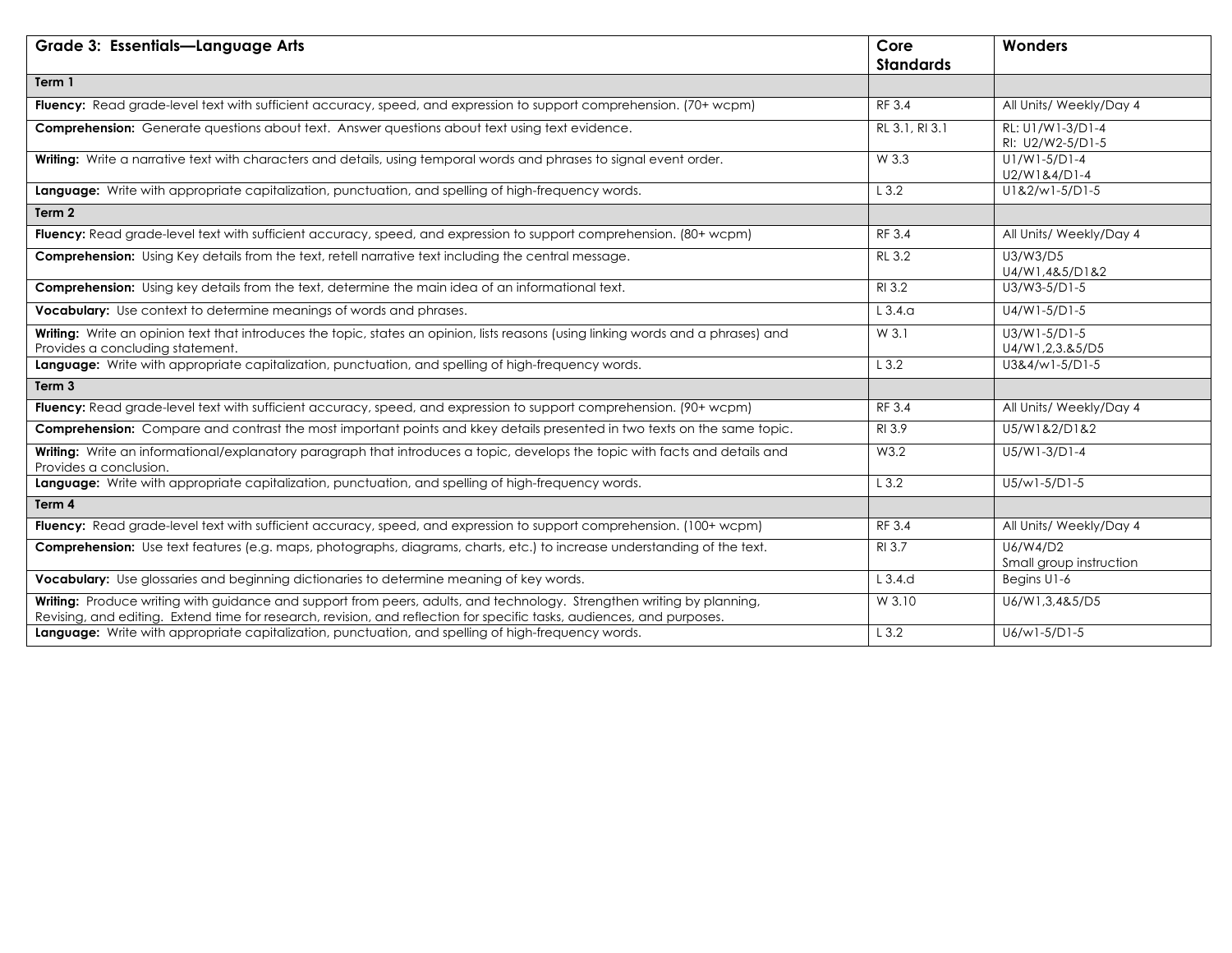| Grade 4: Essentials-Language Arts                                                                                                                                                                                                                                             | Core               | Wonders<br>Standards Unit/Week/Day                          |
|-------------------------------------------------------------------------------------------------------------------------------------------------------------------------------------------------------------------------------------------------------------------------------|--------------------|-------------------------------------------------------------|
| Term 1                                                                                                                                                                                                                                                                        |                    |                                                             |
| Fluency: Read grade-level text with sufficient accuracy, speed, and expression to support comprehension. (90+ wcpm)                                                                                                                                                           | <b>RF 4.4</b>      | All Units/ Weekly/Day 4                                     |
| Comprehension: Determine the theme/main idea and details in a text and use them to summarize the text with a graphic org.                                                                                                                                                     | RL 4.2, RI 4.2     | U1/W5/D2&5; U2/W1-4/D1&2<br>Daily Small Group Instruction   |
| Vocabulary: Determine or clarify the meaning of unknown words using context clues.                                                                                                                                                                                            | L4.4.9             | U1/W1,3,4,5/D1-5;<br>U2/W1,3&4/D1-5                         |
| Writing: Write a multi-paragraph narrative text that establishes setting and characters, uses dialogue, uses transitional words and<br>phrases, and provides a conclusion.                                                                                                    | W4.3               | U1/W1,2,&4/D1-4                                             |
| Language: Write with appropriate punctuation, capitalization, spelling of grade-level words, and organization.                                                                                                                                                                | L4.2               | U1&2/w1-5/D1-5                                              |
| Term 2                                                                                                                                                                                                                                                                        |                    |                                                             |
| Fluency: Read grade-level text with sufficient accuracy, speed, and expression to support comprehension. (100+ wcpm)                                                                                                                                                          | <b>RF4.4</b>       | All Units/Weekly/Day 4                                      |
| Comprehension: Summarize text with a sequential text structure using an appropriate graphic organizer.                                                                                                                                                                        | RL4 3, RI 5        | U3/W1&2/D1&2; U4/W1&4/D1-5<br>Daily Small Group Instruction |
| Vocabulary: Determine or clarify the meaning of unknown words using context clues.                                                                                                                                                                                            | L4.4.9             | U3/W1,2&3/D2<br>$U4/W1-5/D1-5$                              |
| Writing: Write a multi-paragraph opinion text based on a topic or text which clearly states an opinion, organizes related ideas, provides<br>reasons that are supported by facts or details, using linking words or phrases, and has a close.                                 | W4.4               | U3/W4/D1-4                                                  |
| Language: Write with appropriate punctuation, capitalization, spelling of grade-level words, and organization.                                                                                                                                                                | $L$ 4.2            | U3&4/W1-5/D1-5                                              |
| Term 3                                                                                                                                                                                                                                                                        |                    |                                                             |
| Fluency: : Read grade-level text with sufficient accuracy, speed, and expression to support comprehension. (110+ wcpm)                                                                                                                                                        | <b>RF4.4</b>       | All Units/Weekly/Day 4                                      |
| Comprehension: Compare and contrast two related texts based points of view, themes, and/or patterns of events of narrative texts.                                                                                                                                             | <b>RL4.9</b>       | U5/W1&2/D5                                                  |
| Comprehension: Compare and contrast first and secondhand accounts of the same events/topics and describe the differences<br>of each.                                                                                                                                          | RI4.6              | U5/W1&2/D1-5                                                |
| Vocabulary: Determine or clarify the meaning of unknown words using reference materials.                                                                                                                                                                                      | $L$ 4.c            | U5/W2/D2                                                    |
| Writing: Write a multi-paragraph informative/explanatory text that is logically organized, introduces a topic, provides concrete<br>Details, links ideas with transitions, uses domain-specific vocabulary, and has a close.                                                  | W4.2               | U5/W3-5/D1-4                                                |
| Language: Write with appropriate punctuation, capitalization, spelling of grade-level words, and organization.                                                                                                                                                                | $L$ 4.2            | U5/W1-5/D1-5                                                |
| Term 4                                                                                                                                                                                                                                                                        |                    |                                                             |
| Fluency: : Read grade-level text with sufficient accuracy, speed, and expression to support comprehension. (120+ wcpm)                                                                                                                                                        | RF4                | All Units/Weekly/Day 4                                      |
| <b>Comprehension:</b> Use explicit details and examples from a text to draw inferences                                                                                                                                                                                        | RL 1, RI, 1        | U6/W1,2,&5/D1-3; U6/W3&4/D4                                 |
| Vocabulary: Determine or clarify the meaning of unknown words using roots and affixes as clues.                                                                                                                                                                               | L4.8               | U6/W3/D2,3,&5                                               |
| Writing: Produce clear and coherent writing with guidance and support from peers, adults, and technology. Strengthen writing<br>By planning, revising, and editing. Extend time frames for research, reflection, and revision for specific tasks, purposes,<br>and audiences. | W4.5, 5.6, 8<br>10 | U6/W3/D4&5                                                  |
| Language: Write with appropriate punctuation, capitalization, spelling of grade-level words, and organization.                                                                                                                                                                | L4.2               | U6/W1-5/D1-5                                                |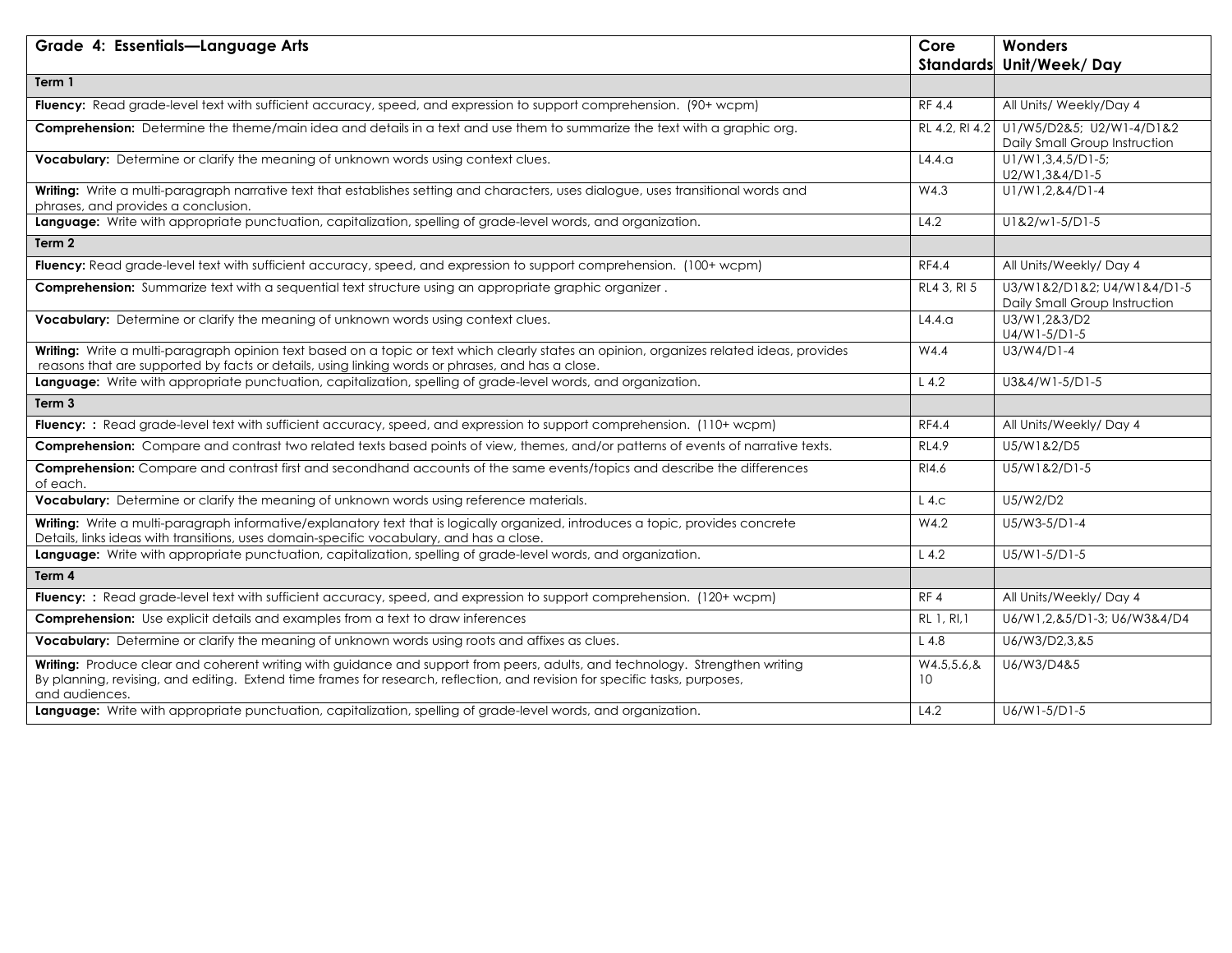| Grade 5: Essentials-Language Arts                                                                                                                                                                                                                                          | Core<br><b>Standards</b>                | Wonders                                                          |
|----------------------------------------------------------------------------------------------------------------------------------------------------------------------------------------------------------------------------------------------------------------------------|-----------------------------------------|------------------------------------------------------------------|
| Term 1                                                                                                                                                                                                                                                                     |                                         |                                                                  |
| Fluency: Read with sufficient accuracy, speed, and expression to support comprehension. (110+ wcpm)                                                                                                                                                                        | RF 5.4                                  | U1&2/W1-5/D1-5                                                   |
| Comprehension: Quote accurately from a text when explaining what the text says explicitly and when drawing inferences from the text.                                                                                                                                       | RL 5.1<br>RI 5.1                        | U1/W1,2,4/D1-4; U2/W1,3,4/D1,3,4<br>U1/W2-5/D1-4; U2/W1,3,4/D1-4 |
| Vocabulary: Determine/clarify the meaning of unknown and multi-meaning words and phrases based on grade 5 reading and content, choosing<br>flexibly from a range of strategies.                                                                                            | $L$ 5.4                                 | U1&2/W1-5/D1-5                                                   |
| Writing: Write narratives to develop real or imagined experiences or events using effective technique, descriptive details, and clear<br>event sequences.                                                                                                                  | W 5.3                                   | U1/W1&2/D1-5<br>U2/W2&5/D1,3,4                                   |
| Language: Demonstrate command of conventions of standard English grammar, capitalization, punctuation, and spelling when<br>writing. Use knowledge of language and its conventions when writing, combine, and reduce sentences for meaning, reader<br>Interest, and style. | $L$ 5.1<br>$L$ 5.2<br>$L$ 5,3           | U1&2/W1-5/D1-5                                                   |
| Term 2                                                                                                                                                                                                                                                                     |                                         |                                                                  |
| Fluency: Read with sufficient accuracy, speed, and expression to support comprehension. (115+ wcpm)                                                                                                                                                                        | RF 5.4                                  | U3&4/W1-5/D1-5                                                   |
| Comprehension: Determine two or more main ideas of a text and explain how they are supported by key details; summarize the text.                                                                                                                                           | RI 5.2                                  | U3&4/W1-5/D2                                                     |
| Vocabulary: Determine/clarify the meaning of unknown and multi-meaning words and phrases based on grade 5 reading and<br>content, choosing flexibly from a range of strategies.                                                                                            | $L$ 5.4                                 | U3&4/W1-5/D1-5                                                   |
| Writing: Write informative/explanatory texts to examine a topic and clearly convey ideas and information.                                                                                                                                                                  | $\overline{W}$ 5.2                      | U3/W3&4/D1,3,4<br>U4/W4/D1-4                                     |
| Language: Demonstrate command of conventions of standard English grammar, capitalization, punctuation, and spelling when<br>writing. Use knowledge of language and its conventions when writing, combine, and reduce sentences for meaning, reader<br>interest, and style. | $L$ 5.1<br>$L$ 5.2<br>$L$ 5,3           | U3&4/W1-5/D1-5                                                   |
| Term 3                                                                                                                                                                                                                                                                     |                                         |                                                                  |
| <b>Fluency:</b> Read with sufficient accuracy, speed, and expression to support comprehension. (120+ wcpm)                                                                                                                                                                 | RF 5.4                                  | U5/W1-5/D1-5                                                     |
| Comprehension: Analyze multiple accounts of the same event or topic, noting important similarities and differences in the point of<br>view they represent.                                                                                                                 | <b>RL 5.6</b><br>RI 5.6                 | U5/W5/D1&2                                                       |
| Vocabulary: Determine/clarify the meaning of unknown and multi-meaning words and phrases based on grade 5 reading and<br>content, choosing flexibly from a range of strategies.                                                                                            | $L$ 5.4                                 | U5/W1-5/D1-5                                                     |
| Writing: Write opinion texts based on topics or texts, supporting a point of view with reasons and information.                                                                                                                                                            | W 5.1                                   | $U5/W5/D1-4$                                                     |
| Language: Demonstrate command of conventions of standard English grammar, capitalization, punctuation, and spelling when<br>writing. Use knowledge of language and its conventions when writing, combine, and reduce sentences for meaning, reader<br>Interest, and style. | $\overline{L5.1}$<br>$L$ 5.2<br>$L$ 5.3 | U5/W1-5/D1-5                                                     |
| Term $\overline{4}$                                                                                                                                                                                                                                                        |                                         |                                                                  |
| Fluency: Read with sufficient accuracy, speed, and expression to support comprehension. (125+ wcpm)                                                                                                                                                                        | RF 5.4                                  | U6/W1-5/D1-5                                                     |
| Vocabulary: Determine/clarify the meaning of unknown and multi-meaning words and phrases based on grade 5 reading and<br>content, choosing flexibly from a range of strategies.                                                                                            | L <sub>5.4</sub>                        | U6/W1-5/D1-5                                                     |
| Writing: Draw evidence from literary/informational texts to support analysis, reflection, and research in order to conduct short<br>Research projects.                                                                                                                     | W 5.7<br>W 5.9                          | U6/W1-3/D5<br>U6/W3&5/D4&5                                       |
| Language: Demonstrate command of conventions of standard English grammar, capitalization, punctuation, and spelling when<br>writing. Use knowledge of language and its conventions when writing, combine, and reduce sentences for meaning, reader<br>interest, and style. | $L$ 5.1<br>$L$ 5.2<br>$L$ 5,3           | U6/W1-5/D1-5                                                     |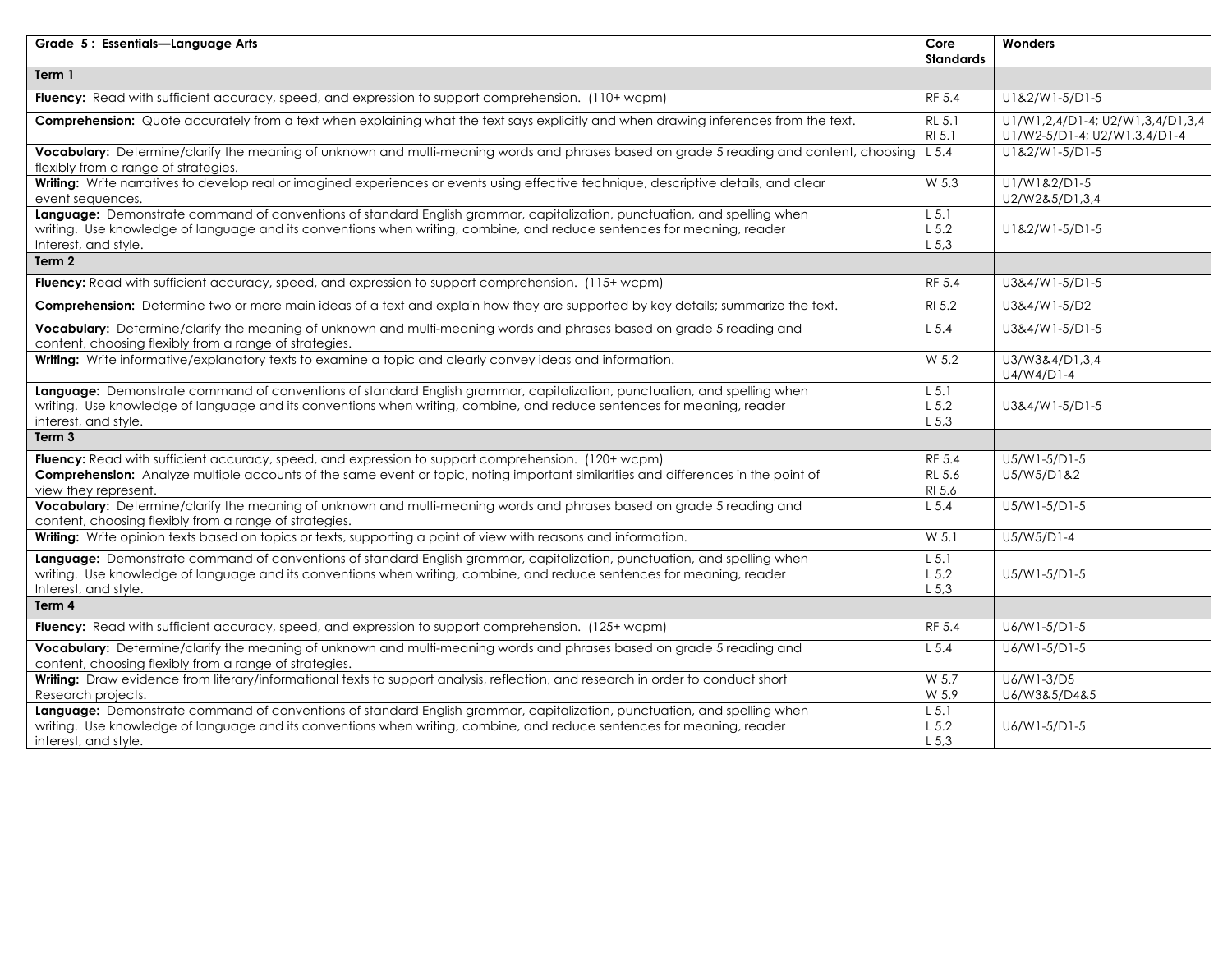| Grade 6: Essentials-Language Arts                                                                                                                                                                                                                                           | Core                          | Wonders                                                       |
|-----------------------------------------------------------------------------------------------------------------------------------------------------------------------------------------------------------------------------------------------------------------------------|-------------------------------|---------------------------------------------------------------|
|                                                                                                                                                                                                                                                                             | <b>Standards</b>              |                                                               |
| Term 1                                                                                                                                                                                                                                                                      |                               |                                                               |
| Fluency: Read grade-level text with sufficient accuracy, speed, and expression to support comprehension. (120+ wcpm)                                                                                                                                                        | RL 6.10, RI 6.10              | U1&2/W1-5/D1-5                                                |
| <b>Comprehension:</b> Generate and answer simple and complex questions while reading a passage.                                                                                                                                                                             | RL 6.1                        | U1&2/W1-5/D1-4                                                |
| <b>Comprehension:</b> Summarize narrative text using graphic organizers.                                                                                                                                                                                                    | RL 6.5                        | U1/W1&2/D2; U2/W1,3,5/D1-4                                    |
| Writing: Write a multi-paragraph narrative text to develop real or imagined experiences or events using effective technique, well-<br>chosen details, and well-structured event sequences.                                                                                  | W 6.3                         | $UI/W1-3/D1-4$<br>U2/W3&4/D1-4                                |
| Language: Demonstrate command of conventions of standard English grammar, capitalization, punctuation, and spelling when<br>writing. Use knowledge of language and its conventions when writing, combine, and reduce sentences for meaning, reader<br>Interest, and style.  | $L$ 6.1<br>$L$ 6.2<br>$L$ 6.3 | U1&2/W1-5/D1-5                                                |
| Term 2                                                                                                                                                                                                                                                                      |                               |                                                               |
| Fluency: Read grade-level text with sufficient accuracy, speed, and expression to support comprehension. (125+ wcpm)                                                                                                                                                        | RL 6.10, RI 6.10              | U3&4/W1-5/D1-5                                                |
| <b>Comprehension:</b> Respond to complex text questions by citing evidence from the text (both explicit and implied).                                                                                                                                                       | RI 6.1                        | $(U1/W3-5/D1-4; U2/W1-3/D1-5)$<br>U4/W1-3/D1-3 (U5/W3-5/D1-3) |
| Comprehension: Summarize informative text with graphic organizers (informational text structures: description, list, sequence,<br>cause and effect, problem and solution, and compare and contrast).                                                                        | RI 6.5                        | (U3/W3&4/D2)<br>U4/W1&3/D2&4 (U5/W3&4/D2)                     |
| Writing: Write multi-paragraph information/explanatory reports using a compare and contrast text structure to examine and<br>convey complex ideas, concepts and information clearly and accurately through effective selection, organization, and<br>analysis of content.   | W 6.3                         | U3/W3-5/D1-5                                                  |
| Language: Demonstrate command of conventions of standard English grammar, capitalization, punctuation, and spelling when<br>writing. Use knowledge of language and its conventions when writing, combine, and reduce sentences for meaning, reader<br>Interest, and style.  | $L$ 6.1<br>$L$ 6.2<br>$L$ 6.3 | U3&4/W1-5/D1-5                                                |
| Term 3                                                                                                                                                                                                                                                                      |                               |                                                               |
| Fluency: Read grade-level text with sufficient accuracy, speed, and expression to support comprehension. (130+ wcpm)                                                                                                                                                        | RL 6.10, RI 6.10              | U5/W1-5/D1-5                                                  |
| Comprehension: Summarize complex text by stating both the central idea (what the text is about) and the theme (universal<br>common message or insight) of a passage.                                                                                                        | RI 6.2                        | (U3/W4/D2<br>U4/W1-3/D2 small group Instruction)              |
| Writing: Write multi-paragraph argumentative texts to support claims in an analysis of substantive topics or texts, using valid<br>reasoning and relative and sufficient evidence.                                                                                          | W 6.1                         | $U5/W1, 3, 4, 5/D1-4$                                         |
| Language: Demonstrate command of conventions of standard English grammar, capitalization, punctuation, and spelling when<br>writing. Use knowledge of language and its conventions when writing, combine, and reduce sentences for meaning, reader<br>Interest, and style.  | $L$ 6.1<br>$L$ 6.2<br>$L$ 6.3 | U5/W1-5/D1-5                                                  |
| Term 4                                                                                                                                                                                                                                                                      |                               |                                                               |
| Fluency: Read grade-level text with sufficient accuracy, speed, and expression to support comprehension. (135+ wcpm)                                                                                                                                                        | RL 6.10, RI 6.10              | U6/W1-5/D1-5                                                  |
| Writing: Write a multi-paragraph informational/explanatory report using an informational text structure to examine and convey<br>complex ideas, concepts, and information clearly and accurately through the effective selection, organization, and analysis of<br>content. | W 6.10                        | U6/W3/D1-4                                                    |
| Language: Demonstrate command of conventions of standard English grammar, capitalization, punctuation, and spelling when<br>writing. Use knowledge of language and its conventions when writing, combine, and reduce sentences for meaning, reader<br>Interest, and style.  | L 6.1, L 6.2,<br>$L$ 6.3      | U6/W1-5/D1-5                                                  |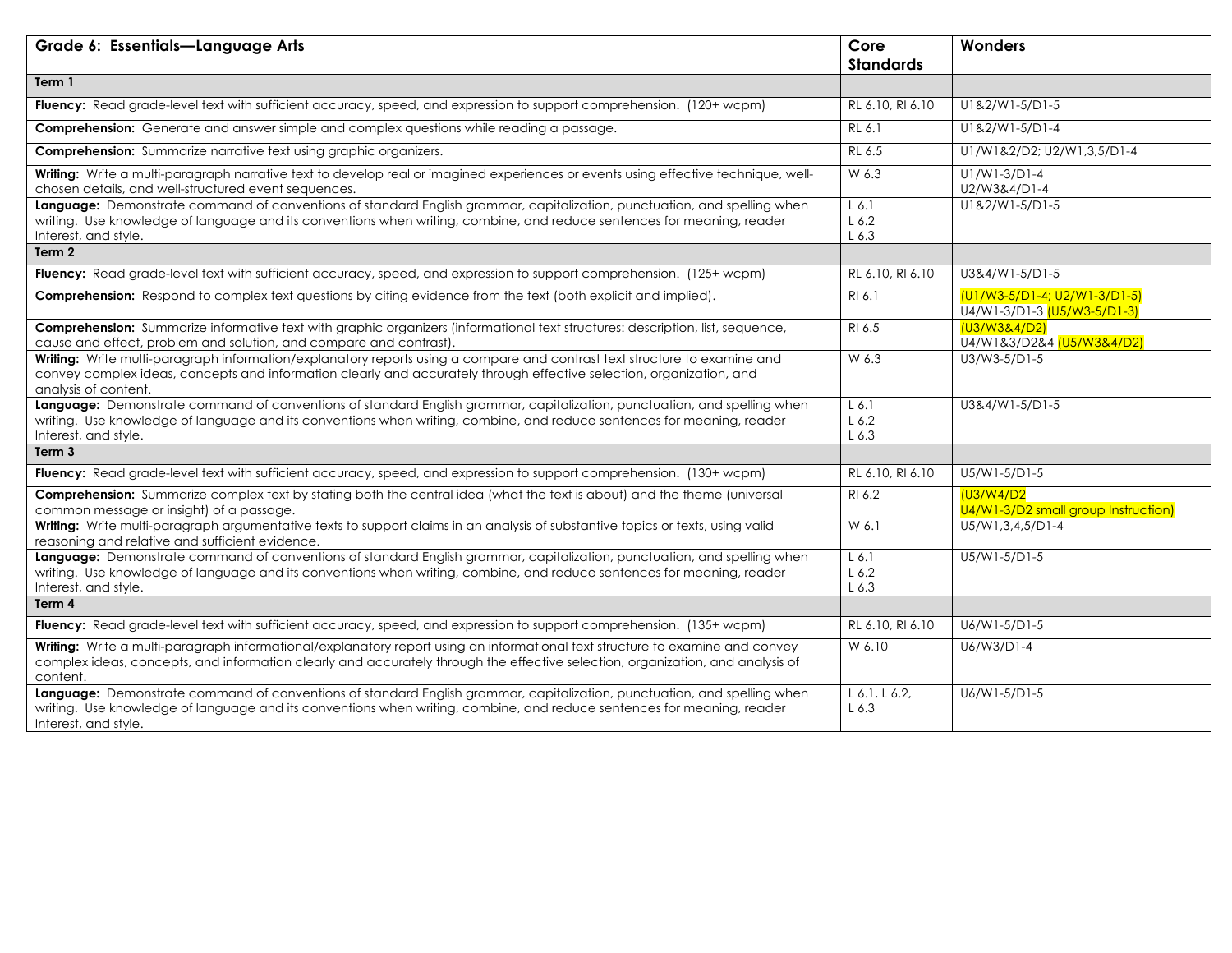### **Provo City School District English/Language Arts Standards** Grade 7 Informative/Explanatory Writing: Semester 2

| <b>FOCUS STANDARDS: GRADE 7</b>                                                                                                                                                                                                                                                                                                            | <b>ELEMENT</b>                           |
|--------------------------------------------------------------------------------------------------------------------------------------------------------------------------------------------------------------------------------------------------------------------------------------------------------------------------------------------|------------------------------------------|
| 7.W.7: Conduct short research projects to answer a question, drawing on several<br>sources and generating additional related, focused questions for further research and<br>investigation.                                                                                                                                                 | Reading/<br><b>Research</b>              |
| 7.W.8: Gather relevant information from multiple print and digital sources; using<br>search terms effectively; assess the credibility and accuracy of each source; and quote or<br>paraphrase the data and conclusions of others while avoiding plagiarism and following a<br>standard format for citation.                                |                                          |
| 7.W.2b: Develop the topic with relevant facts, definitions, concrete details, quotations,<br>or other information and examples.                                                                                                                                                                                                            | Development                              |
| 7.W.9: Draw evidence from literary or informational texts to support analysis,<br>reflection, and research (e.g., "Compare and contrast a fictional portrayal of a time,<br>place, or character and a historical account of the same period as a means of<br>understanding how authors of fiction use or alter history").                  |                                          |
| 7.W.2a: Introduce a topic clearly, previewing what is to follow; organize ideas,<br>concepts, and information, using strategies such as definition, classification,<br>comparison/contrast, and cause/effect; include formatting (e.g., headings), graphics<br>(e.g., charts, tables), and multimedia when useful to aiding comprehension. | Organization                             |
| <b>7.W.2c:</b> Use appropriate transitions to create cohesion and clarify the relationships<br>among ideas and concepts.                                                                                                                                                                                                                   |                                          |
| <b>7.W.2f:</b> Provide a concluding statement or section that follows from and supports the<br>information or explanation presented.                                                                                                                                                                                                       |                                          |
| 7.W.2d: Use precise language and domain-specific vocabulary to inform about or<br>explain the topic.                                                                                                                                                                                                                                       | Language<br>Knowledge                    |
| 7. W.2e: Establish and maintain a formal style,                                                                                                                                                                                                                                                                                            | and Use for<br>Production                |
| <b>7.L.1:</b> Demonstrate command of the conventions of standard English grammar and<br>usage when writing; (7.L.2) capitalization, punctuation, and spelling.                                                                                                                                                                             | and<br><b>Distribution of</b><br>Writing |
| 7.L.3: Choose language that expresses ideas precisely and concisely, recognizing and<br>eliminating wordiness and redundancy.                                                                                                                                                                                                              |                                          |
| 7.W.4: Produce clear and coherent writing in which the development, organization, and<br>style are appropriate to task, purpose, and audience.                                                                                                                                                                                             |                                          |
| 7.W.6: Use technology, including the Internet, to produce and publish writing and link<br>to and cite sources as well as to interact and collaborate with others, including linking to<br>and citing sources.                                                                                                                              |                                          |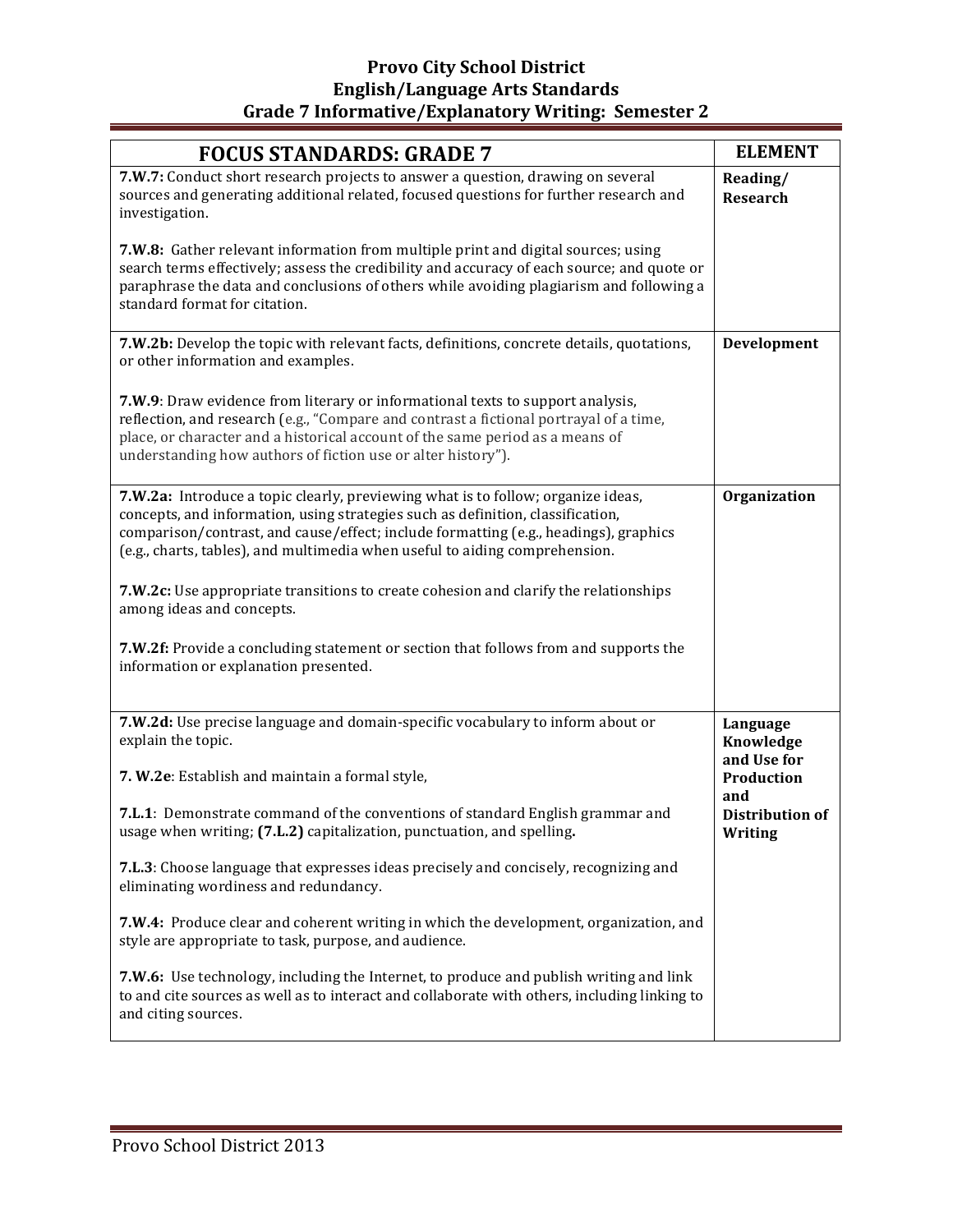| <b>FOCUS STANDARDS: GRADE 7</b>                                                                                                                                                                                                                                                                     | <b>STRAND</b>                                                 |
|-----------------------------------------------------------------------------------------------------------------------------------------------------------------------------------------------------------------------------------------------------------------------------------------------------|---------------------------------------------------------------|
| <b>7.RL.1:</b> Cite several pieces of textual evidence to support analysis of<br>what the text says explicitly as well as inferences drawn from the<br>text.                                                                                                                                        | <b>KEY IDEAS and</b><br><b>DETAILS</b>                        |
| <b>7.RL.2:</b> Determine a theme or central idea of a text and analyze its<br>development over the course of the text; provide an objective<br>summary of the text.                                                                                                                                 |                                                               |
| <b>7.RL.3</b> : Analyze how particular elements of a story or drama interact<br>(e.g., how setting shapes the characters or plot).                                                                                                                                                                  |                                                               |
| 7.RL.4: Determine the meaning of words and phrases as they are<br>used in a text, including figurative and connotative meanings;<br>analyze the impact of rhymes and other repetitions of sounds (e.g.,<br>alliteration) on a specific verse or stanza of a poem or section of a<br>story or drama. | <b>CRAFT AND</b><br><b>STRUCTURE</b>                          |
| 7.RL.5: Analyze how a drama's or poem's form or structure (e.g.,<br>soliloquy, sonnet) contributes to its meaning.                                                                                                                                                                                  |                                                               |
| 7.RL.6: Analyze how an author develops and contrasts the points of<br>view of different characters or narrators in a text.                                                                                                                                                                          |                                                               |
| 7.RL.7: Compare and contrast a written story, drama, or poem to its<br>audio, filmed, staged, or multimedia version, analyzing the effects of<br>techniques unique to each medium (e.g., lighting, sound, color, or<br>camera focus and angles in a film).                                          | <b>INTEGRATION OF</b><br><b>KNOWLEDGE AND</b><br><b>IDEAS</b> |
| 7.RL.8: (not applicable to literature)                                                                                                                                                                                                                                                              |                                                               |
| <b>7.RL.9:</b> Compare and contrast a fictional portrayal of a time, place,<br>or character and a historical account of the same period as a means<br>of understanding how authors of fiction use or alter history.                                                                                 |                                                               |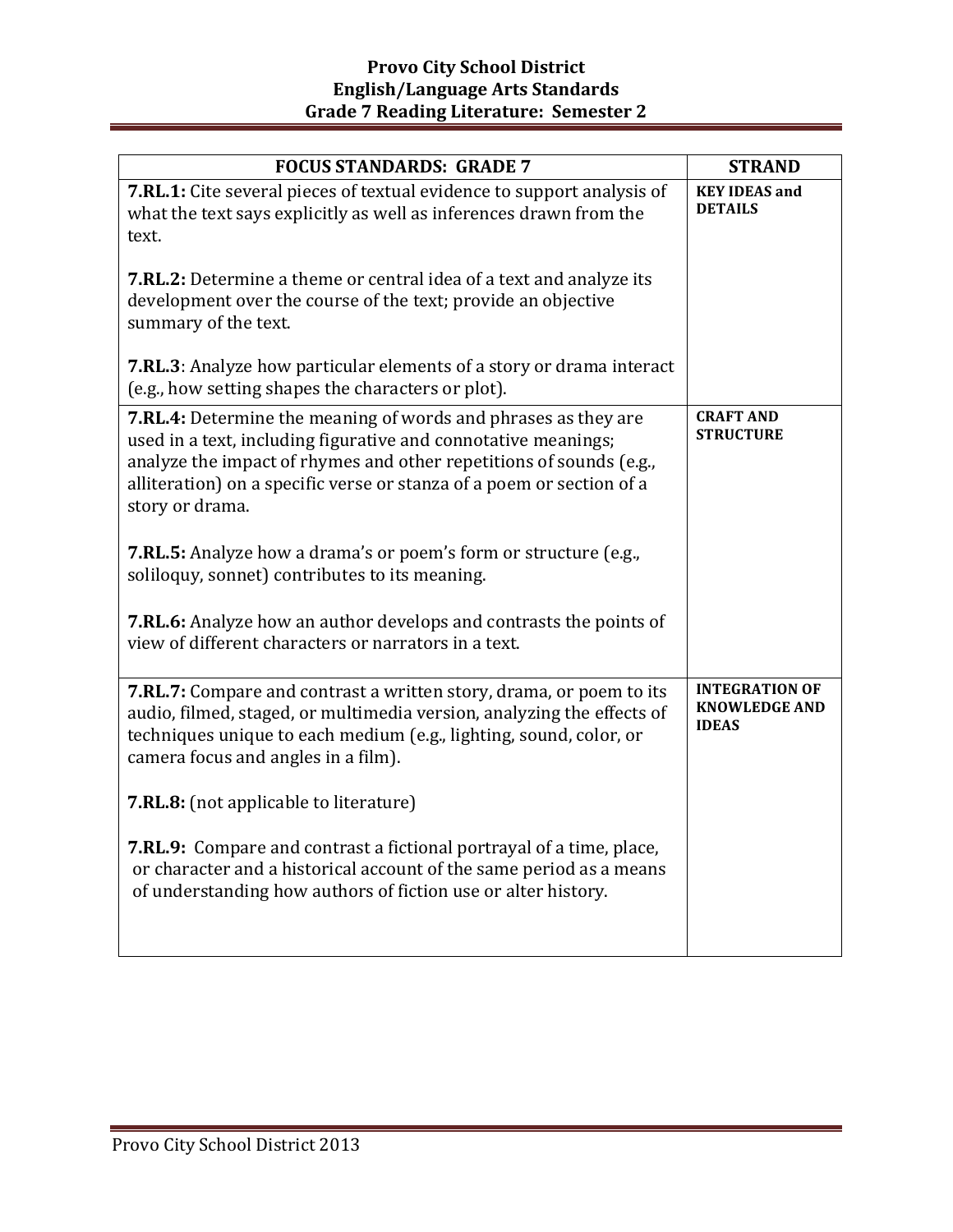## **Provo City School District English/Language Arts Standards Grade 7 Argument Writing: Semester 1**

| <b>FOCUS STANDARDS: GRADE 7</b>                                                                                                                                                                                                                                                                            | <b>ELEMENT</b>                                                       |
|------------------------------------------------------------------------------------------------------------------------------------------------------------------------------------------------------------------------------------------------------------------------------------------------------------|----------------------------------------------------------------------|
| 7.W.7: Conduct short research projects to answer a question, drawing on<br>several sources and generating additional related, focused questions for<br>further research and investigation.                                                                                                                 | Reading/<br>Research                                                 |
| 7.W.8: Gather relevant information from multiple print and digital sources;<br>using search terms effectively, assess the credibility and accuracy of each<br>source and quote or paraphrase the data and conclusions of others while<br>avoiding plagiarism and following a standard format for citation. |                                                                      |
| 7.W.1b: Support claim(s) with logical reasoning and relevant evidence, using<br>accurate, credible sources and demonstrating an understanding of the topic or<br>text.                                                                                                                                     | Development                                                          |
| 7.W.9: Draw evidence from literary or informational texts to support analysis,<br>reflection, and research (i.e., Trace and evaluate the argument and specific<br>claims in a text, distinguish claims that are supported by reasons and evidence<br>from claims that are not).                            |                                                                      |
| 7.W.1a: Introduce claim(s), acknowledge alternate or opposing claims, and<br>organize reasons and evidence logically.                                                                                                                                                                                      | Organization                                                         |
| 7.W.1c: Use words, phrases, and clauses to create cohesion and clarify the<br>relationships among claim(s), reasons, and evidence.                                                                                                                                                                         |                                                                      |
| 7.W.1e: Provide a concluding statement or section that follows from and<br>supports the argument presented.                                                                                                                                                                                                |                                                                      |
| 7. W.1d: Establish and maintain a formal tone.                                                                                                                                                                                                                                                             | Language                                                             |
| <b>7.L.1:</b> Demonstrate command of the conventions of standard English<br>grammar and usage when writing: (7.L.2) capitalization, punctuation, and<br>spelling.                                                                                                                                          | Knowledge<br>and Use for<br>Production<br>and<br><b>Distribution</b> |
| <b>7.L.3</b> : Choose language that expresses ideas precisely and concisely,<br>recognizing and eliminating wordiness and redundancy.                                                                                                                                                                      | of Writing                                                           |
| 7.W.4: Produce clear and coherent writing in which the development,<br>organization, and style are appropriate to task, purpose, and audience.                                                                                                                                                             |                                                                      |
| 7.W.6: Use technology, including internet, to produce and publish writing and<br>link to and cite sources as well as to interact and collaborate with others.                                                                                                                                              |                                                                      |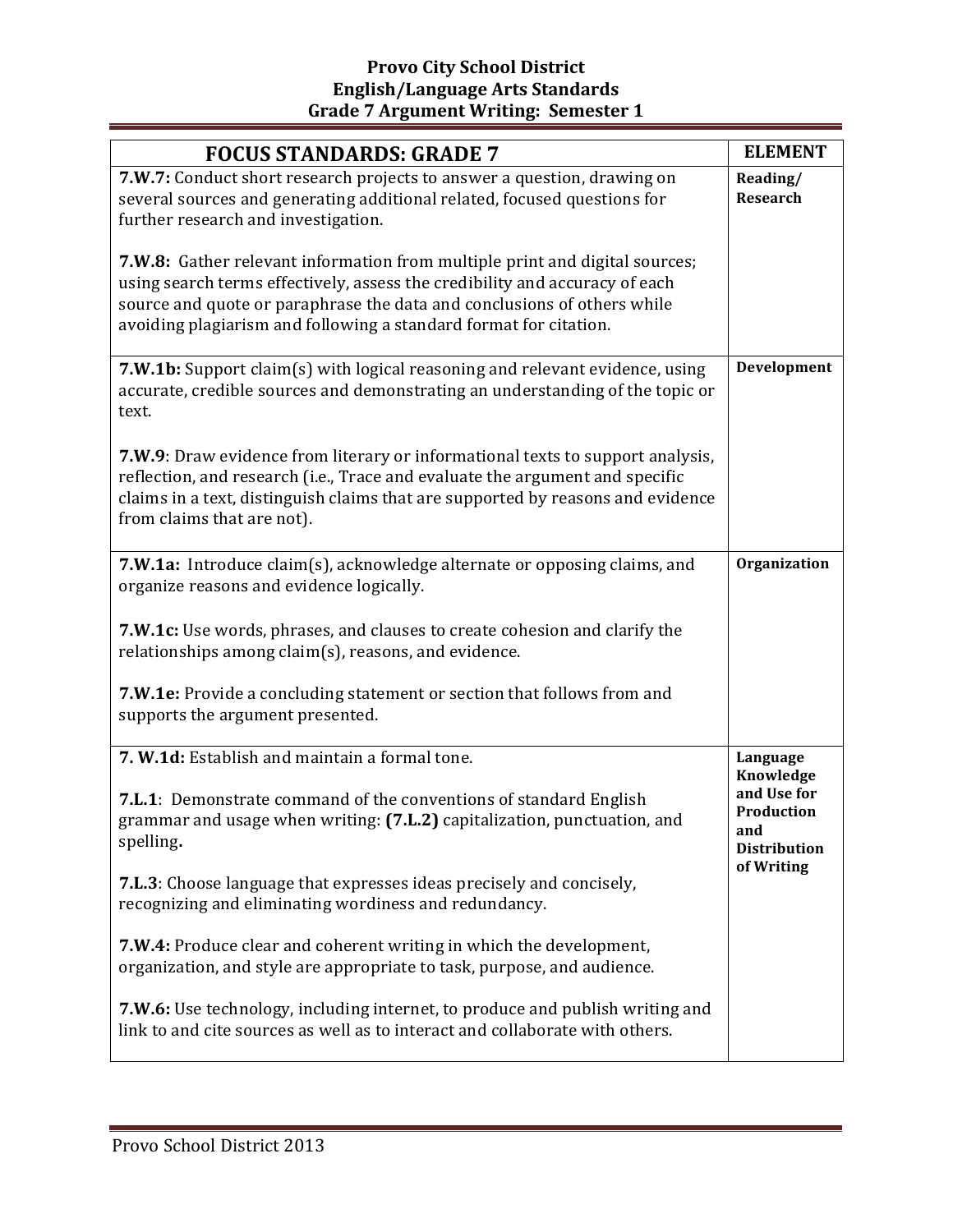| <b>FOCUS STANDARDS: GRADE 7</b>                                                                                                                                                                                             | <b>STRAND</b>                                          |
|-----------------------------------------------------------------------------------------------------------------------------------------------------------------------------------------------------------------------------|--------------------------------------------------------|
| 7.RIT.1: Cite several pieces of textual evidence to support analysis of<br>what the text says explicitly as well as inferences drawn from the text.                                                                         | <b>KEY IDEAS and</b><br><b>DETAILS</b>                 |
| <b>7.RIT.2:</b> Determine two or more central ideas in a text and analyze<br>their development over the course of the text; provide an objective<br>summary.                                                                |                                                        |
| <b>7.RIT.3</b> : Analyze the interactions between individuals, ideas, or events<br>in a text (e.g., how ideas influence individuals or events, or how<br>individuals influence ideas or events).                            |                                                        |
| <b>7.RIT.4:</b> Determine the meaning of words and phrases as they are<br>used in a text, including figurative, connotative, and technical<br>meanings; analyze the impact of specific word choices on meaning and<br>tone. | <b>CRAFT AND</b><br><b>STRUCTURE</b>                   |
| <b>7.RIT.5:</b> Analyze the structure an author uses to organize a text,<br>including how the major sections contribute to the whole and to the<br>development of the ideas.                                                |                                                        |
| <b>7.RIT.6:</b> Determine an author's point of view or purpose in a text and<br>analyze how the author distinguishes his or her position from that of<br>others.                                                            |                                                        |
| 7.RIT.7: Compare and contrast a text to an audio, video, or multimedia<br>version of the text, analyzing each medium's portrayal of the subject<br>(e.g., how the delivery of a speech affects the impact of the words).    | <b>INTEGRATION</b><br>OF KNOWLEDGE<br><b>AND IDEAS</b> |
| 7.RIT.8: Trace and evaluate the argument and specific claims in a text,<br>assessing whether the reasoning is sound and the evidence is relevant<br>and sufficient to support the claims.                                   |                                                        |
| <b>7.RIT.9:</b> Analyze how two or more authors writing about the same<br>topic shape their presentations of key information by emphasizing<br>different evidence or advancing different interpretations of facts.          |                                                        |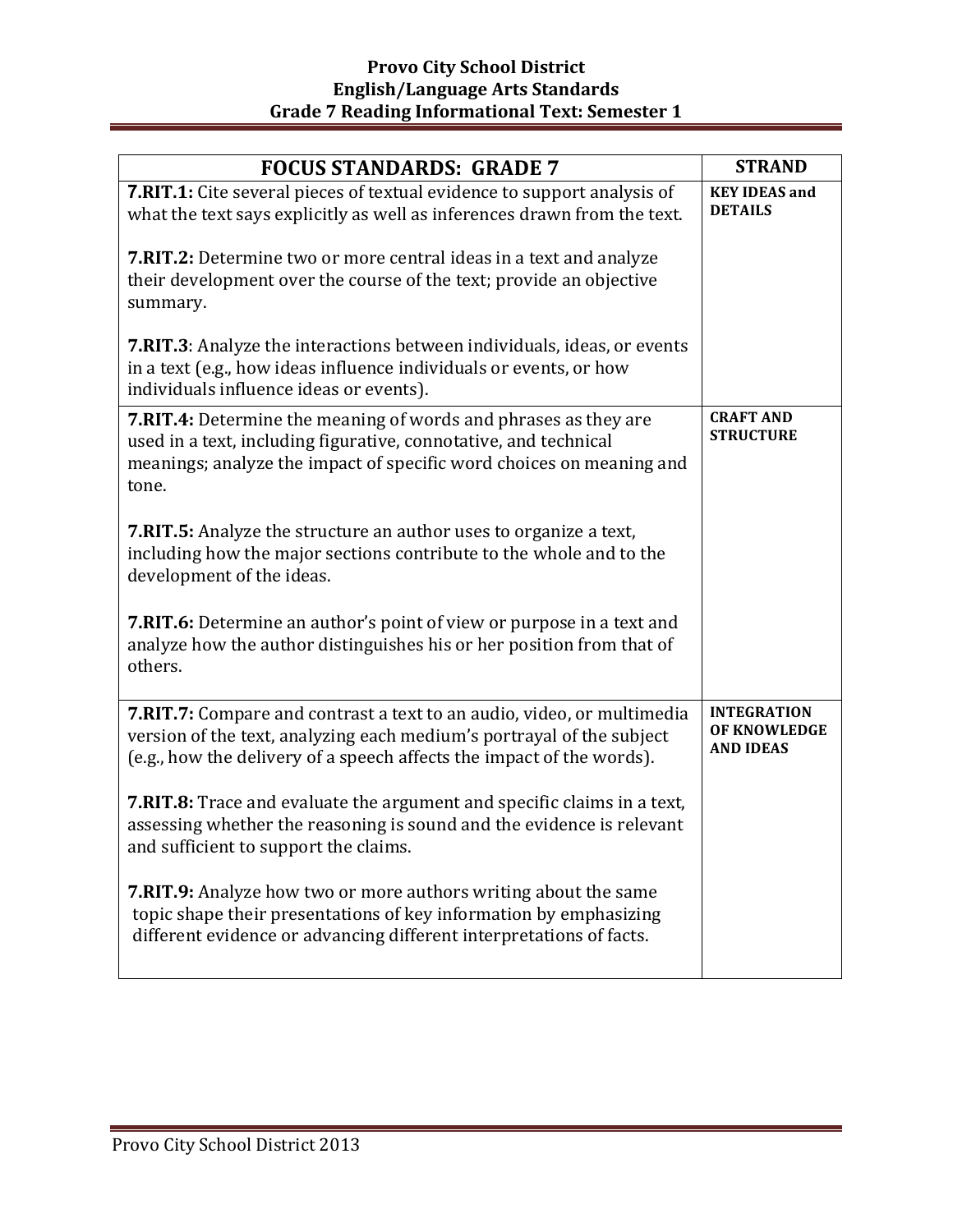# **Provo City School District English/Language Arts Standards** Grade 8 Informative/Explanatory Writing: Semester 2

| <b>FOCUS STANDARDS: GRADE 8</b>                                                                                                                                                                                                                                                                                                                          | <b>ELEMENT</b>                                                                       |
|----------------------------------------------------------------------------------------------------------------------------------------------------------------------------------------------------------------------------------------------------------------------------------------------------------------------------------------------------------|--------------------------------------------------------------------------------------|
| 8.W.7: Conduct short research projects to answer a question (including a<br>self-generated question), drawing on several sources and generating<br>additional related, focused questions that allow for multiple avenues of<br>exploration.                                                                                                              | Reading/<br><b>Research</b>                                                          |
| 8.W.8: Gather relevant information from multiple print and digital<br>sources; using search terms effectively; assess the credibility and accuracy<br>of each source; and quote or paraphrase the data and conclusions of others<br>while avoiding plagiarism and following a standard format for citation.                                              |                                                                                      |
| 8.W.2b: Develop the topic with relevant, well-chosen facts, definitions,<br>concrete details, quotations, or other information and examples.                                                                                                                                                                                                             | Development                                                                          |
| 8.W.9: Draw evidence from literary or informational texts to support<br>analysis, reflection, and research (e.g., "Analyze how a modern work of<br>fiction draws on themes, patterns of events, or character types from myths,<br>traditional stories, or religious works such as the Bible, including<br>describing how the material is rendered new"). |                                                                                      |
| 8.W.2a: Introduce a topic clearly, previewing what is to follow; organize<br>ideas, concepts, and information into broader categories; include<br>formatting (e.g., headings), graphics (e.g., charts, tables), and multimedia<br>when useful to aiding comprehension.                                                                                   | Organization                                                                         |
| 8.W.2c: Use appropriate and varied transitions to create cohesion and<br>clarify the relationships among ideas and concepts.                                                                                                                                                                                                                             |                                                                                      |
| 8.W.2f: Provide a concluding statement or section that follows from and<br>supports the information or explanation presented.                                                                                                                                                                                                                            |                                                                                      |
| 8.W.2d: Use precise language and domain-specific vocabulary to inform<br>about or explain the topic.                                                                                                                                                                                                                                                     | Language<br><b>Knowledge and Use</b><br>for Production and<br><b>Distribution of</b> |
| 8.W.2e: Establish and maintain a formal style.                                                                                                                                                                                                                                                                                                           | Writing                                                                              |
| <b>8.L.1:</b> Demonstrate command of the conventions of standard English<br>grammar and usage when writing: (8.L.2) capitalization, punctuation, and<br>spelling.                                                                                                                                                                                        |                                                                                      |
| 8.W.4: Produce clear and coherent writing in which the development,<br>organization, and style are appropriate to task, purpose, and audience.                                                                                                                                                                                                           |                                                                                      |
| 8.W.6: Use technology, including the Internet, to produce and publish<br>writing and present the relationships between information and ideas<br>efficiently as well as to interact and collaborate with others.                                                                                                                                          |                                                                                      |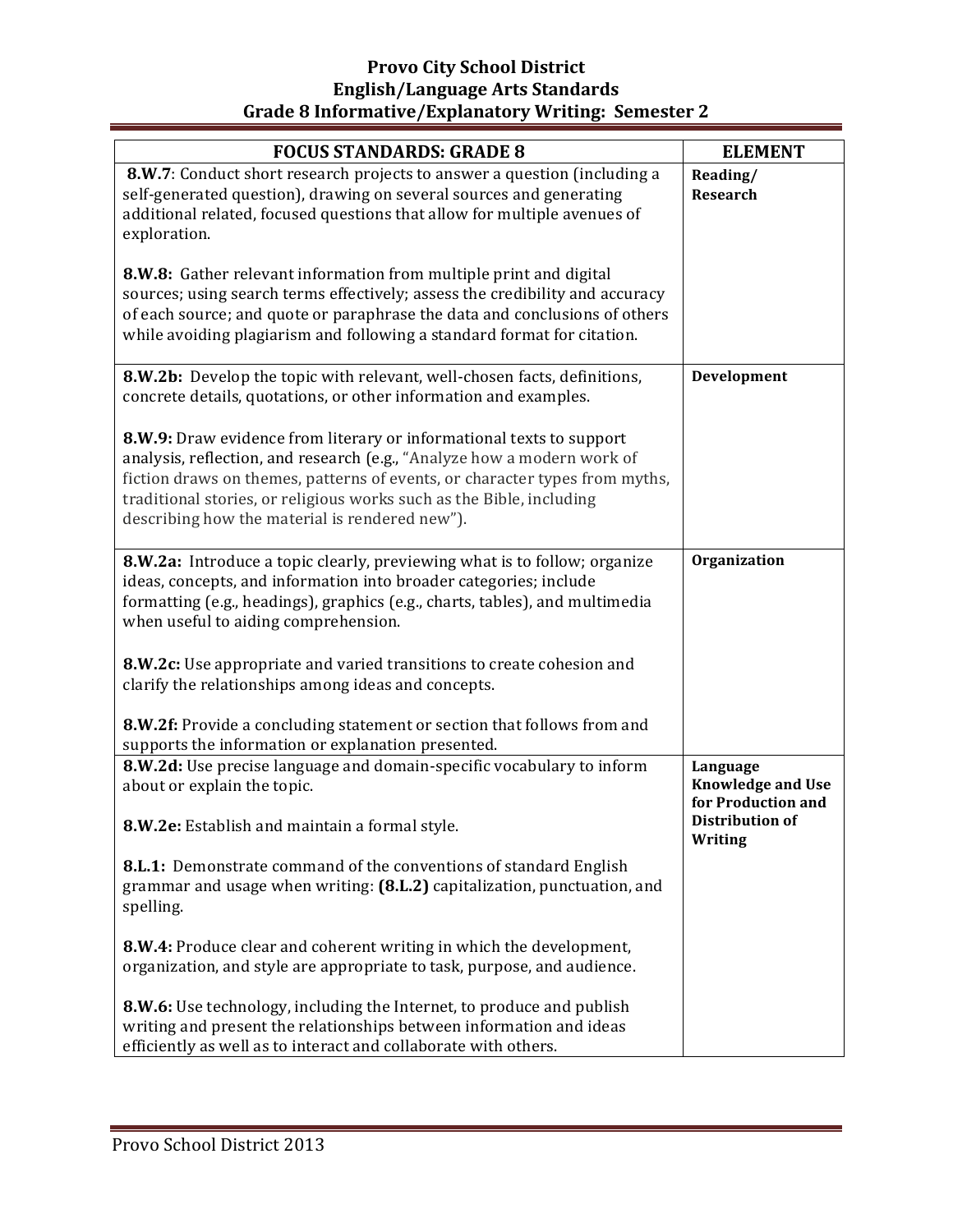| <b>FOCUS STANDARDS: GRADE 8</b>                                                                                                                                                                                                                                                                                                    | <b>ELEMENT</b>                                              |
|------------------------------------------------------------------------------------------------------------------------------------------------------------------------------------------------------------------------------------------------------------------------------------------------------------------------------------|-------------------------------------------------------------|
| 8.W.7: Conduct short research projects to answer a question (including<br>a self-generated question), drawing on several sources and generating<br>additional related, focused questions that allow for multiple avenues of<br>exploration.                                                                                        | Reading/<br><b>Research</b>                                 |
| 8.W.8: Gather relevant information from multiple print and digital<br>sources, using search terms effectively; assess the credibility and<br>accuracy of each source and quote or paraphrase the data and<br>conclusions of others while avoiding plagiarism and following a<br>standard format for citation.                      |                                                             |
| 8.W.1b: Support claim(s) with logical reasoning and relevant evidence,<br>using accurate, credible sources and demonstrating an understanding of<br>the topic or text.                                                                                                                                                             | Development                                                 |
| 8.W.9: Draw evidence from literary or informational texts to support<br>analysis, reflection, and research (i.e., Delineate and evaluate the<br>argument and specific claims in a text, assessing whether the reasoning<br>is sound and evidence is relevant and sufficient; recognize when<br>irrelevant evidence is introduced). |                                                             |
| 8.W.1a: Introduce claim(s), acknowledge and distinguish the claims<br>from alternate or opposing claims and organize reasons and evidence<br>logically.                                                                                                                                                                            | Organization                                                |
| 8.W.1c: Use words, phrases, and clauses to create cohesion and clarify<br>the relationships among claim(s), counterclaims, reasons, and evidence.                                                                                                                                                                                  |                                                             |
| <b>8.W.1e:</b> Provide a concluding statement or section that follows from<br>and supports the argument presented.                                                                                                                                                                                                                 |                                                             |
| 8.W.1d: Establish and maintain a formal style.                                                                                                                                                                                                                                                                                     | Language<br><b>Knowledge and</b>                            |
| <b>8.L.1:</b> Demonstrate command of the conventions of standard English<br>grammar and usage when writing: (8.L.2) capitalization, punctuation,<br>and spelling.                                                                                                                                                                  | <b>Use for Production</b><br>and Distribution of<br>Writing |
| 8.W.4: Produce clear and coherent writing in which the development,<br>organization, and style are appropriate to task, purpose, and audience.                                                                                                                                                                                     |                                                             |
| 8.W.6: Use technology, including internet, to produce and publish<br>writing and present the relationships between information and ideas<br>efficiently as well as to interact and collaborate with others.                                                                                                                        |                                                             |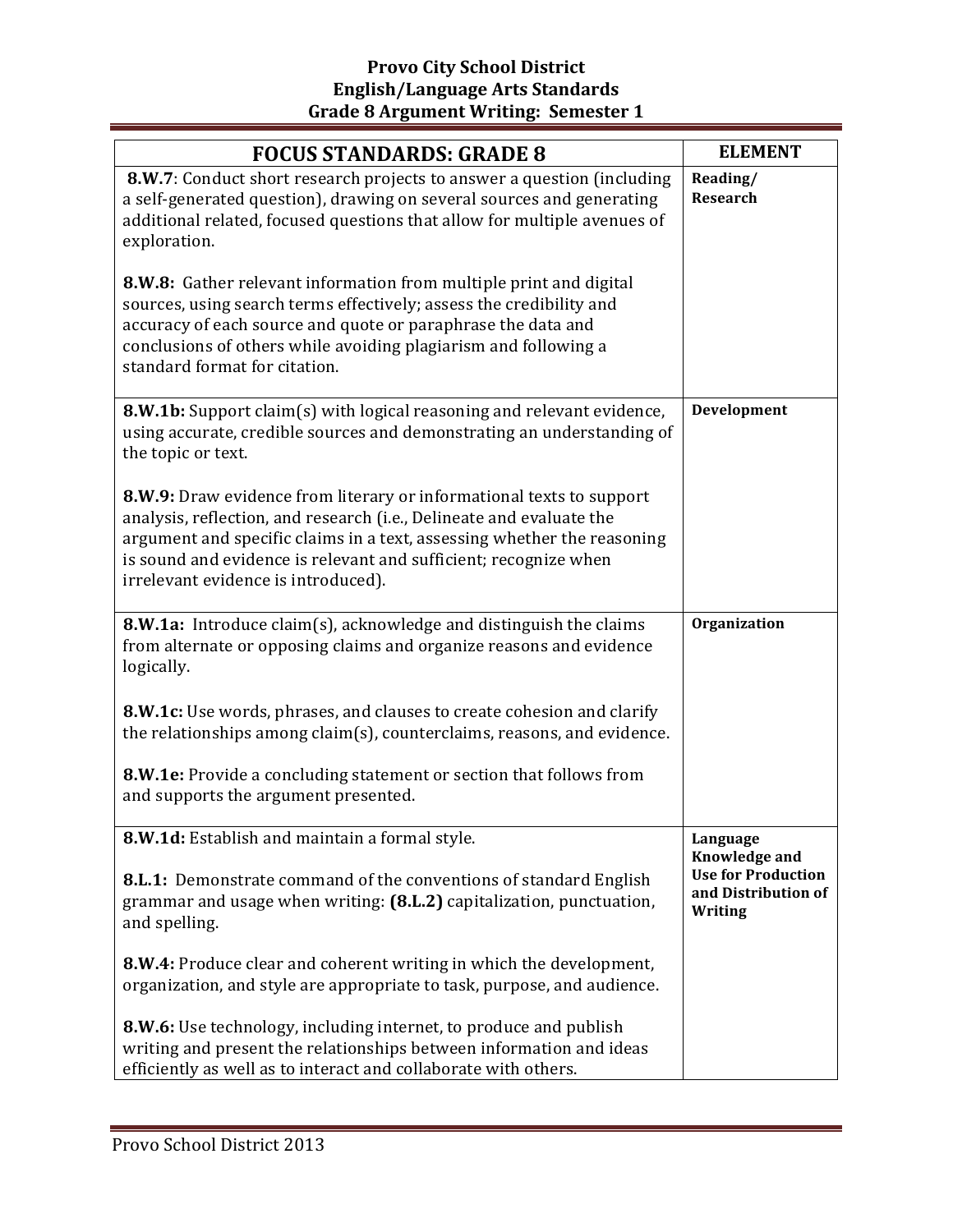| <b>FOCUS STANDARDS: GRADE 8</b>                                                                                                                                                                                                                          | <b>STRAND</b>                                                 |
|----------------------------------------------------------------------------------------------------------------------------------------------------------------------------------------------------------------------------------------------------------|---------------------------------------------------------------|
| <b>8.RL.1:</b> Cite the textual evidence that most strongly supports an<br>analysis of what the text says explicitly as well as inferences drawn<br>from the text.                                                                                       | <b>KEY IDEAS and</b><br><b>DETAILS</b>                        |
| 8.RL.2: Determine a theme or central idea of a text and analyze its<br>development over the course of the text, including its relationship to<br>the characters, setting, and plot; provide an objective summary of the<br>text.                         |                                                               |
| 8.RL.3: Analyze how particular lines of dialogue or incidents in a story<br>or drama propel the action, reveal aspects of a character, or provoke a<br>decision.                                                                                         |                                                               |
| 8.RL.4: Determine the meaning of words and phrases as they are used<br>in a text, including figurative and connotative meanings; analyze the<br>impact of specific word choices on meaning and tone, including<br>analogies or allusions to other texts. | <b>CRAFT AND</b><br><b>STRUCTURE</b>                          |
| 8.RL.5: Compare and contrast the structure of two or more texts and<br>analyze how the differing structure of each text contributes to its<br>meaning and style.                                                                                         |                                                               |
| <b>8.RIT.6</b> : Analyze how differences in the points of view of the<br>characters and the audience or reader (e.g., created through the use of<br>dramatic irony) create such effects as suspense or humor.                                            |                                                               |
| 8.RL.7: Analyze the extent to which a filmed or live production of a<br>story or drama stays faithful to or departs from the text or script,<br>evaluating the choices made by the director or actors.                                                   | <b>INTEGRATION OF</b><br><b>KNOWLEDGE AND</b><br><b>IDEAS</b> |
| 8.RL.8: (not applicable to literature)                                                                                                                                                                                                                   |                                                               |
| <b>8.RL.9:</b> Analyze how a modern work of fiction draws on themes,<br>patterns of events, or character types from myths, traditional stories,<br>or religious works such as the Bible, including describing how the<br>material is rendered new.       |                                                               |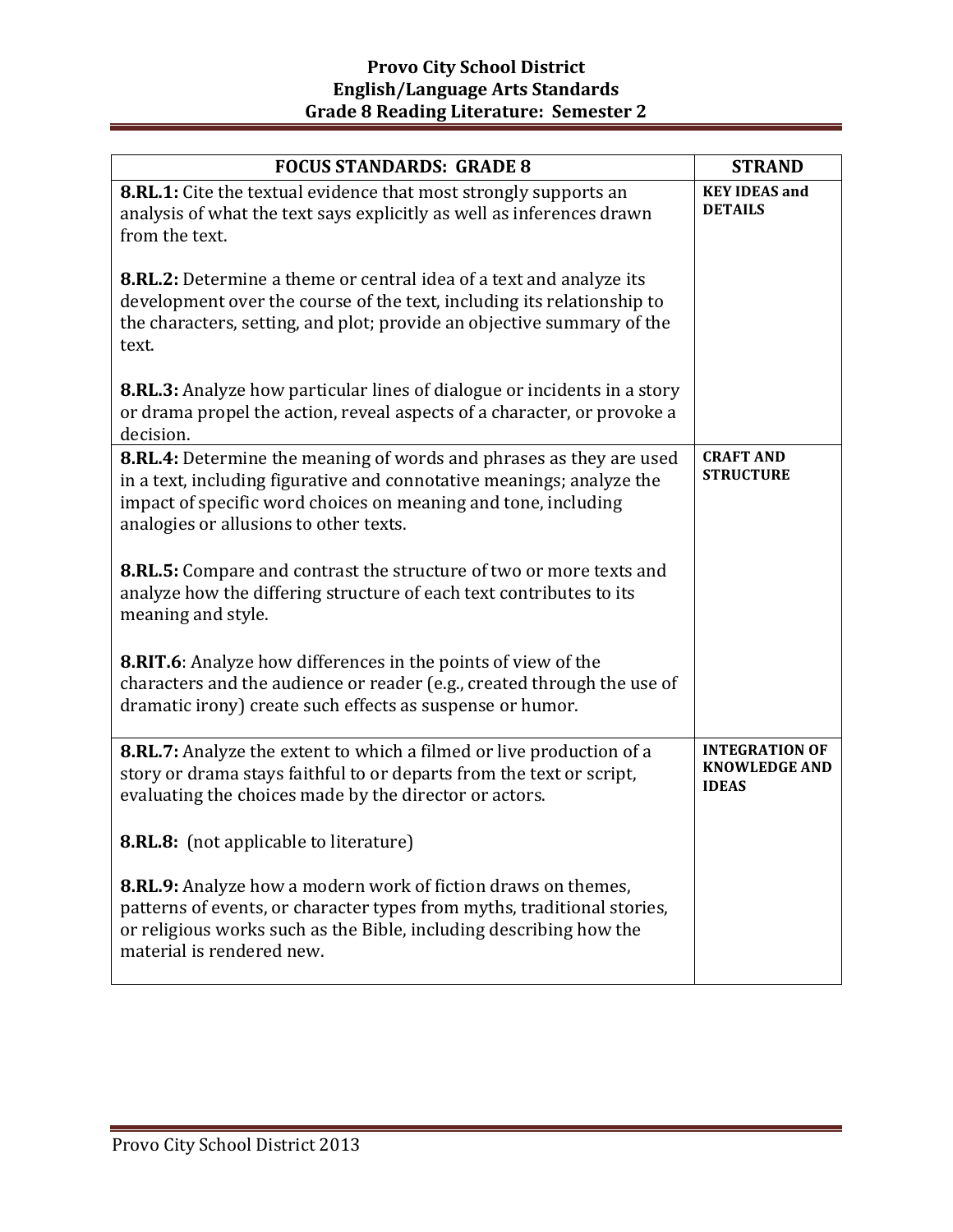| <b>FOCUS STANDARDS: GRADE 8</b>                                                                                                                                                                                                                                              | <b>STRAND</b>                                                 |
|------------------------------------------------------------------------------------------------------------------------------------------------------------------------------------------------------------------------------------------------------------------------------|---------------------------------------------------------------|
| 8.RIT.1: Cite the textual evidence that most strongly supports an<br>analysis of what the text says explicitly as well as inferences drawn<br>from the text.                                                                                                                 | <b>KEY IDEAS and</b><br><b>DETAILS</b>                        |
| 8.RIT.2: Determine a central idea of a text and analyze its<br>development over the course of the text, including its relationship to<br>supporting ideas; provide an objective summary of the text.                                                                         |                                                               |
| <b>8.RIT.3:</b> Analyze how a text makes connections among and<br>distinctions between individuals, ideas, or events (e.g., through<br>comparisons, analogies, or categories).                                                                                               |                                                               |
| <b>8.RIT.4:</b> Determine the meaning of words and phrases as they are<br>used in a text, including figurative, connotative, and technical<br>meanings; analyze the impact of specific word choices on meaning and<br>tone, including analogies or allusions to other texts. | <b>CRAFT AND</b><br><b>STRUCTURE</b>                          |
| <b>8.RIT.5:</b> Analyze in detail how the structure of a specific paragraph in<br>a text, including the role or particular sentences in developing and<br>refining a key concept.                                                                                            |                                                               |
| <b>8.RIT.6</b> : Determine an author's point of view or purpose in a text and<br>analyze how the author acknowledges and responds to conflicting<br>evidence or viewpoints.                                                                                                  |                                                               |
| 8.RIT.7: Evaluate the advantages and disadvantages of using different<br>mediums (e.g., print or digital text, video, multimedia) to present a<br>particular topic or idea.                                                                                                  | <b>INTEGRATION OF</b><br><b>KNOWLEDGE AND</b><br><b>IDEAS</b> |
| <b>8.RIT.8:</b> Delineate and evaluate the argument and specific claims in a<br>text, assessing whether the reasoning is sound and the evidence is<br>relevant and sufficient; recognize when irrelevant evidence is<br>introduced.                                          |                                                               |
| 8.RIT.9: Analyze a case in which two or more texts provide conflicting<br>information on the same topic, and identify where the texts disagree<br>on matters of fact and interpretation.                                                                                     |                                                               |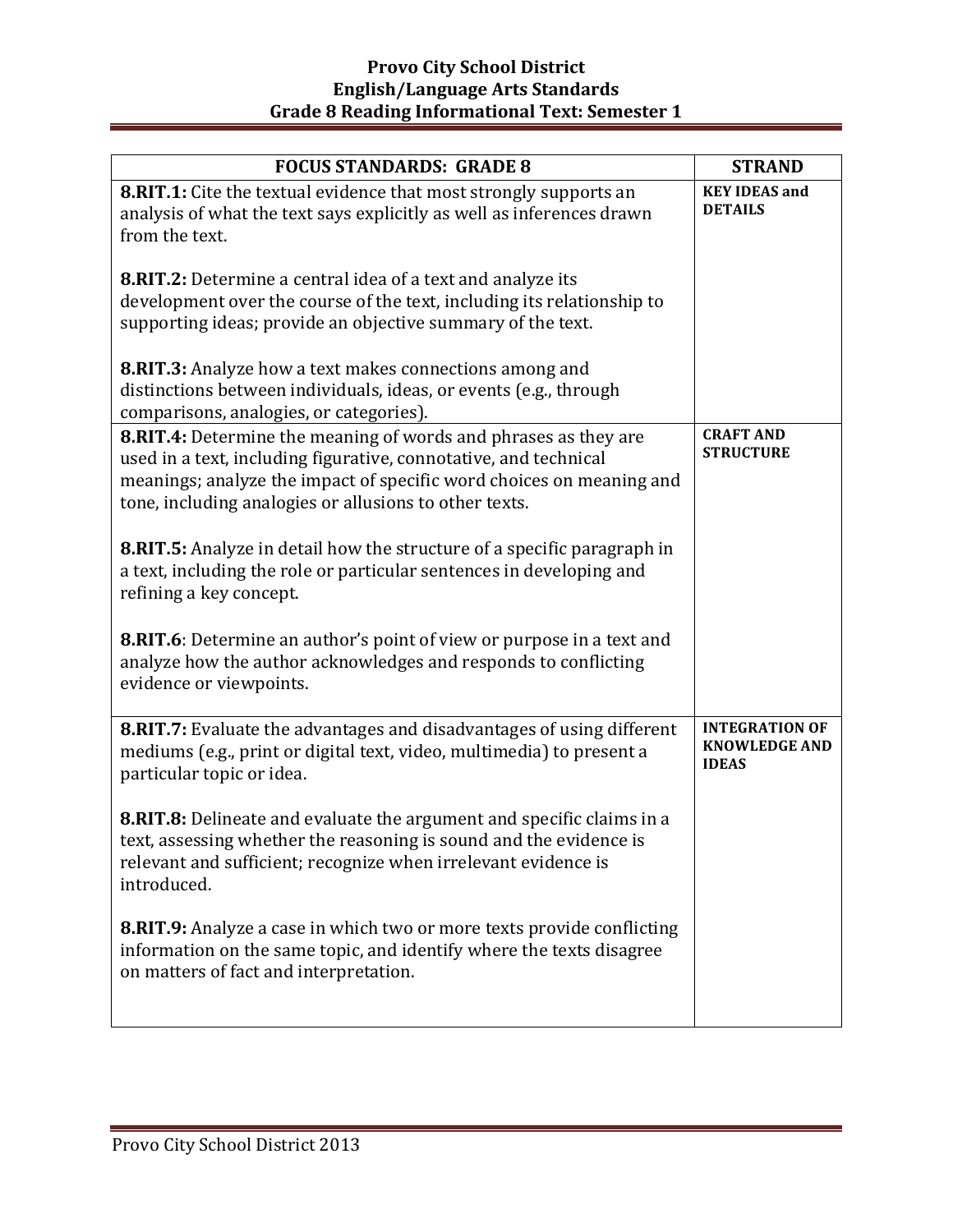# **Provo City School District English/Language Arts Standards Grades 9-10 Informative/Explanatory Writing: Semester 2**

| <b>FOCUS STANDARDS: GRADES 9-10</b>                                                                                                                                                                                                                                                                                                                                 | <b>ELEMENT</b>                                     |
|---------------------------------------------------------------------------------------------------------------------------------------------------------------------------------------------------------------------------------------------------------------------------------------------------------------------------------------------------------------------|----------------------------------------------------|
| 9-10.W.7: Conduct short as well as more sustained research projects to answer a<br>question (including a self-generated question) or solve a problem; narrow or broaden<br>the inquiry when appropriate; synthesize multiple sources on the subject,<br>demonstrating understanding of the subject under investigation.                                             | Reading/<br><b>Research</b>                        |
| 9-10.W.8: Gather relevant information from multiple authoritative print and digital<br>sources; using search terms effectively; assess the usefulness of each source in<br>answering the research questions; integrate information into the text selectively to<br>maintain the flow of ideas, avoiding plagiarism and following a standard format for<br>citation. |                                                    |
| 9-10.W.2b: Develop the topic with well-chosen, relevant, and sufficient facts, extended<br>definitions, concrete details, quotations, or other information and examples<br>appropriate to the audience's knowledge of the topic.                                                                                                                                    | Development                                        |
| 9-10.W.9: Draw evidence from literary or informational texts to support analysis,<br>reflection, and research (e.g., "Analyze how an author draws on and transforms source<br>material in a specific work [e.g., how Shakespeare treats a theme or topic from Ovid or<br>the Bible or how a later author draws on a play by Shakespeare").                          |                                                    |
| 9-10.W.2a: Introduce a topic; organize complex ideas, concepts, and information to<br>make important connections and distinctions; include formatting (e.g., headings),<br>graphics (e.g., figures, tables), and multimedia when useful to aiding comprehension.                                                                                                    | <b>Organization</b>                                |
| 9-10.W.2c: Use appropriate and varied transitions to link the major sections of the<br>text, create cohesion, and clarify the relationships among complex ideas and concepts.                                                                                                                                                                                       |                                                    |
| 9-10.W.2f: Establish and maintain a formal style and objective tone while attending to<br>the norms and conventions of the discipline in which they are writing.                                                                                                                                                                                                    |                                                    |
| 9-10.W.2d: Use precise language and domain-specific vocabulary to manage the<br>complexity of the topic.                                                                                                                                                                                                                                                            | Language<br>Knowledge<br>and Use for               |
| 9-10.W.2e: Establish and maintain a formal style while attending to the norms and<br>conventions of the discipline in which they are writing.                                                                                                                                                                                                                       | <b>Production</b><br>and<br><b>Distribution of</b> |
| 9-10.L.1: Demonstrate command of the conventions of standard English grammar and<br>usage when writing: (9-10.L.2) capitalization, punctuation, and spelling.                                                                                                                                                                                                       | <b>Writing</b>                                     |
| 9-10.W.4: Produce clear and coherent writing in which the development, organization,<br>and style are appropriate to task, purpose, and audience.                                                                                                                                                                                                                   |                                                    |
| 9-10.W.6: Use technology, including internet, to produce, publish and update<br>individual or shared writing products, taking advantage of technology's capacity to link<br>to other information and to display information flexibly and dynamically.                                                                                                               |                                                    |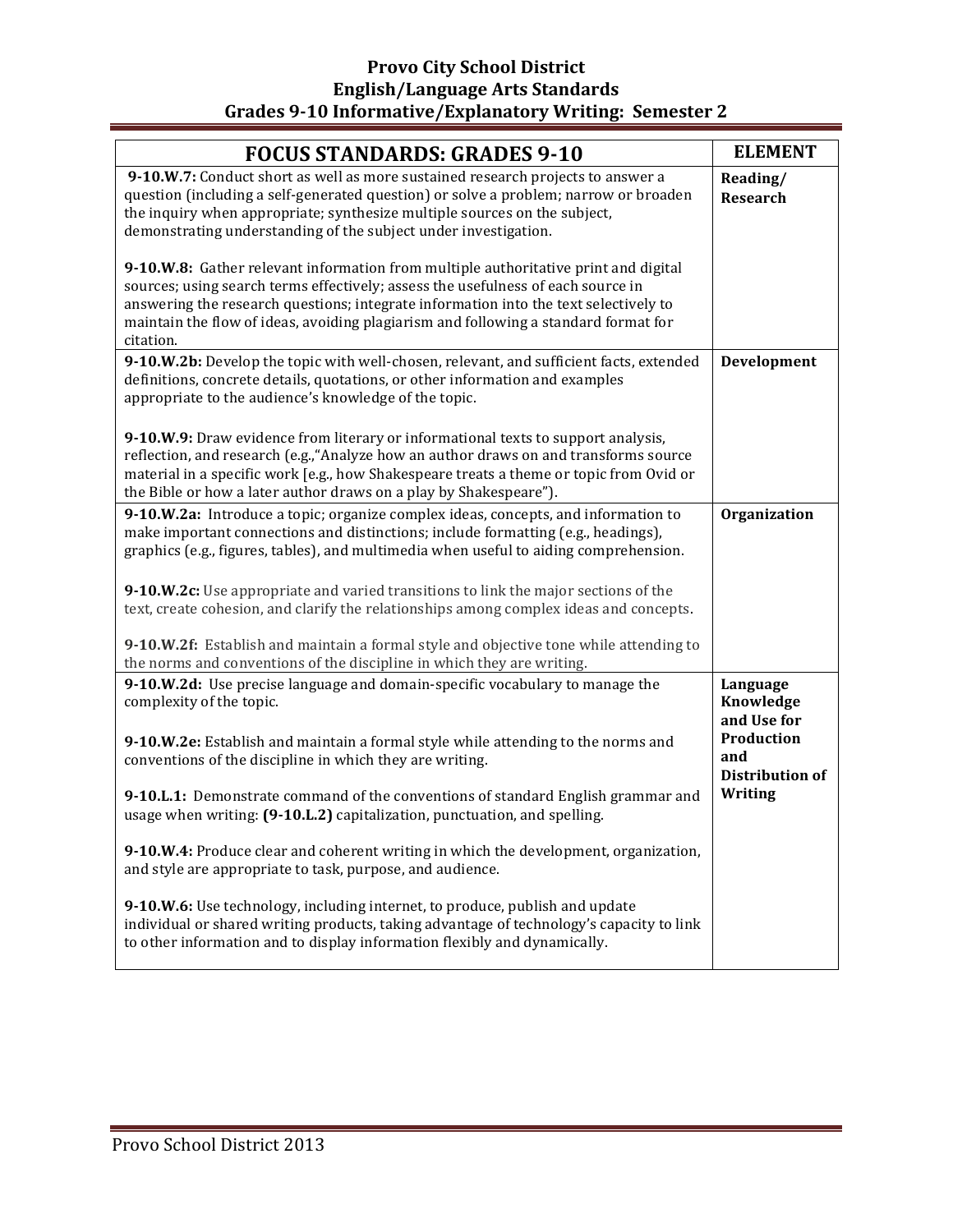| <b>FOCUS STANDARDS: GRADES 9-10</b>                                                                                                                                                                                                                                                                                         | <b>STRAND</b>                                          |
|-----------------------------------------------------------------------------------------------------------------------------------------------------------------------------------------------------------------------------------------------------------------------------------------------------------------------------|--------------------------------------------------------|
| 9-10.RL.1: Cite strong and thorough textual evidence to support<br>analysis of what the text says explicitly as well as inferences drawn<br>from the text.                                                                                                                                                                  | <b>KEY IDEAS and</b><br><b>DETAILS</b>                 |
| 9-10.RL.2: Determine a theme or central idea of a text and analyze in<br>detail its development over the course of the text, including how it<br>emerges and is shaped and refined by specific details; provide an<br>objective summary of the text.                                                                        |                                                        |
| 9-10.RL.3: Analyze how complex characters (e.g., those with multiple<br>or conflicting motivations) develop over the course of a text, interact<br>with other characters, and advance the plot or develop the theme.                                                                                                        |                                                        |
| 9-10.RL.4: Determine the meaning of words and phrases as they are<br>used in the text, including figurative and connotative meanings; analyze<br>the cumulative impact of specific word choices on meaning and tone<br>(e.g., how the language evokes a sense of time and place; how it sets a<br>formal or informal tone). | <b>CRAFT AND</b><br><b>STRUCTURE</b>                   |
| 9-10.RL.5: Analyze how an author's choices concerning how to<br>structure a text, order events within it (e.g., parallel plots), and<br>manipulate time (e.g., pacing, flashbacks) create such effects as<br>mystery, tension, or surprise.                                                                                 |                                                        |
| 9-10.RL.6: Analyze a particular point of view or cultural experience<br>reflected in a work of literature from outside the United States, drawing<br>on a wide reading of world literature.                                                                                                                                 |                                                        |
| 9-10.RL.7: Analyze the representation of a subject or a key scene in two<br>different artistic mediums, including what is emphasized or absent in<br>each treatment (e.g., Auden's "Musée des Beaux Arts" and Breughel's<br>Landscape with the Fall of Icarus).                                                             | <b>INTEGRATION</b><br>OF KNOWLEDGE<br><b>AND IDEAS</b> |
| 9-10.RL.8: (not applicable to literature)                                                                                                                                                                                                                                                                                   |                                                        |
| 9-10.RL.9: Analyze how an author draws on and transforms source<br>material in a specific work (e.g., how Shakespeare treats a theme or<br>topic from Ovid or the Bible or how a later author draws on a play by<br>Shakespeare).                                                                                           |                                                        |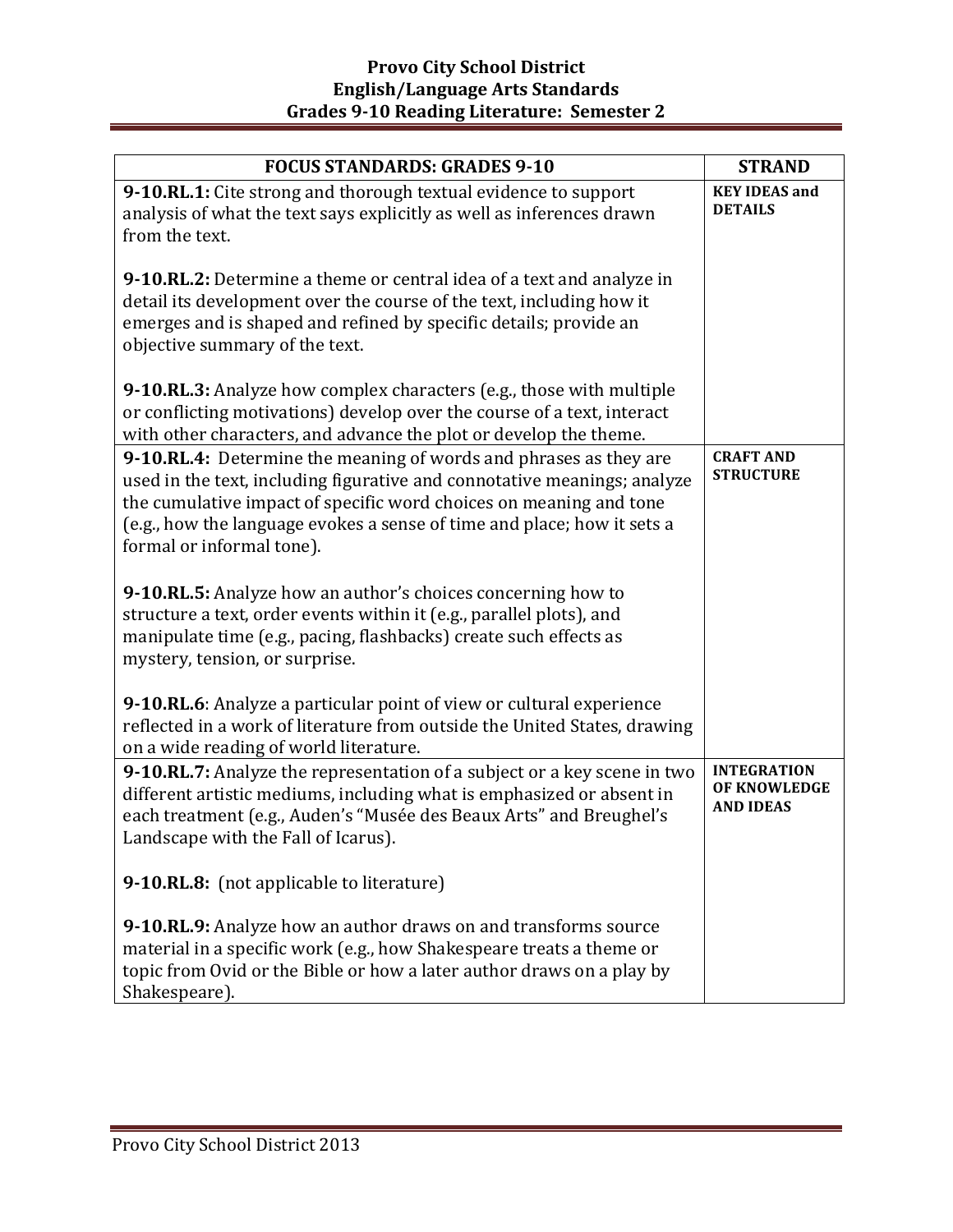| <b>FOCUS STANDARDS: GRADES 9-10</b>                                                                                                                                                                                                                                                                                                                                 | <b>ELEMENT</b>                                            |
|---------------------------------------------------------------------------------------------------------------------------------------------------------------------------------------------------------------------------------------------------------------------------------------------------------------------------------------------------------------------|-----------------------------------------------------------|
| 9-10.W.7: Conduct short as well as more sustained research projects to answer<br>a question (including a self-generated question) or solve a problem; narrow or<br>broaden the inquiry when appropriate; synthesize multiple sources on the<br>subject, demonstrating understanding of the subject under investigation.                                             | Reading/<br><b>Research</b>                               |
| 9-10.W.8: Gather relevant information from multiple authoritative print and<br>digital sources, using search terms effectively; assess the usefulness of each<br>source in answering the research questions; integrate information into the text<br>selectively to maintain the flow of ideas, avoiding plagiarism and following a<br>standard format for citation. |                                                           |
| 9-10.W.1b: Develops claim(s) and counterclaims fairly, supplying evidence for<br>each while pointing out the strengths and limitations of both in a manner that<br>anticipates the audience's knowledge level and concerns.                                                                                                                                         | Development                                               |
| 9-10.W.9: Draw evidence from literary or informational texts to support<br>analysis, reflection, and research (i.e., Delineate and evaluate the argument and<br>specific claims in a text, assessing whether the reasoning is valid and the<br>evidence is relevant and sufficient; identify false statements and fallacious<br>reasoning).                         |                                                           |
| 9-10.W.1a: Introduce precise claim(s), distinguish the claims from alternate or<br>opposing claims, and create an organization that establishes clear relationships<br>among claim(s), counterclaims, reasons, and evidence.                                                                                                                                        | Organization                                              |
| 9-10.W.1c: Use words, phrases, and clauses to link the major sections of the<br>text, create cohesion and clarify the relationships between claim(s) and reasons,<br>between reasons and evidence, and between claim(s) and, counterclaims.                                                                                                                         |                                                           |
| 9-10.W.1e: Provide a concluding statement or section that follows from and<br>supports the argument presented.                                                                                                                                                                                                                                                      |                                                           |
| 9-10.W.1d: Establish and maintain a formal style while attending to the norms<br>and conventions of the discipline in which they are writing.<br>9-10.L.1: Demonstrate command of the conventions of standard English                                                                                                                                               | Language<br>Knowledge<br>and Use for<br><b>Production</b> |
| grammar and usage when writing: (9-10.L.2) capitalization, punctuation, and<br>spelling.                                                                                                                                                                                                                                                                            | and<br><b>Distribution</b><br>of Writing                  |
| 9-10.W.4: Produce clear and coherent writing in which the development,<br>organization, and style are appropriate to task, purpose, and audience.                                                                                                                                                                                                                   |                                                           |
| 9-10.W.6: Use technology, including internet, to produce, publish and update<br>individual or shared writing products, taking advantage of technology's capacity<br>to link to other information and to display information flexibly and dynamically.                                                                                                               |                                                           |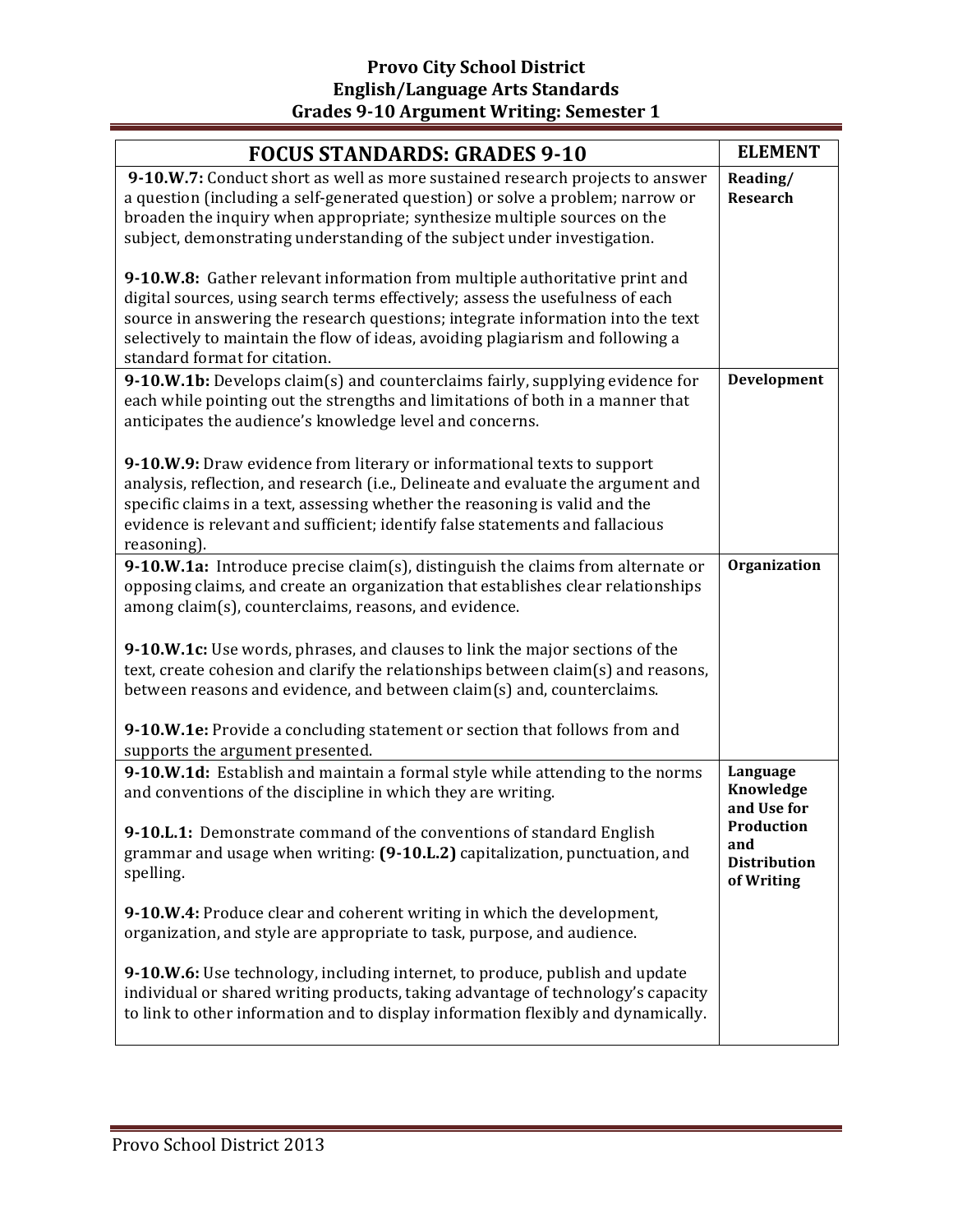| <b>FOCUS STANDARDS: GRADES 9-10</b>                                                                                                                                                                                                                                                                             | <b>STRAND</b>                                          |
|-----------------------------------------------------------------------------------------------------------------------------------------------------------------------------------------------------------------------------------------------------------------------------------------------------------------|--------------------------------------------------------|
| 9-10.RIT.1: Cite strong and thorough textual evidence to support analysis<br>of what the text says explicitly as well as inferences drawn from the text.                                                                                                                                                        | <b>KEY IDEAS and</b><br><b>DETAILS</b>                 |
| 9-10.RIT.2: Determine a central idea of a text and analyze its development<br>over the course of the text, including how it emerges and is shaped and<br>refined by specific details; provide an objective summary.                                                                                             |                                                        |
| 9-10.RIT.3: Analyze how the author unfolds an analysis or series of ideas<br>and events, including the order in which points are made, how they are<br>introduced and developed, and the connections that are drawn between<br>them.                                                                            |                                                        |
| 9-10.RIT.4: Determine the meaning of words and phrases as they are used<br>in a text, including figurative, connotative, and technical meanings; analyze<br>the cumulative impact of specific word choices on meaning and tone (e.g.,<br>how the language of a court opinion differs from that of a newspaper). | <b>CRAFT AND</b><br><b>STRUCTURE</b>                   |
| 9-10.RIT.5: Analyze in detail how an author's ideas or claims are<br>developed and refined by particular sentences, paragraphs, or larger<br>portions of a text (e.g., a section or chapter).                                                                                                                   |                                                        |
| 9-10.RIT.6: Determine an author's point of view or purpose in a text and<br>analyze how an author uses rhetoric to advance that point of view or<br>purpose.                                                                                                                                                    |                                                        |
| 9-10.RIT.7: Analyze various accounts of a subject told in different<br>mediums (e.g., a person's life story in both print and multimedia),<br>determining which details are emphasized in each account.                                                                                                         | <b>INTEGRATION</b><br>OF KNOWLEDGE<br><b>AND IDEAS</b> |
| 9-10.RIT.8: Delineate and evaluate the argument and specific claims in a<br>text, assessing whether the reasoning is valid and the evidence is relevant<br>and sufficient; identify false statements and fallacious reasoning.                                                                                  |                                                        |
| 9-10.RIT.9: Analyze seminal U.S. documents or historical and literary<br>significance (e.g., Washington's Farewell Address, the Gettysburg Address,<br>Roosevelt's Four Freedoms speech, King's "Letter from Birmingham Jail"),<br>including how they address related themes and concepts.                      |                                                        |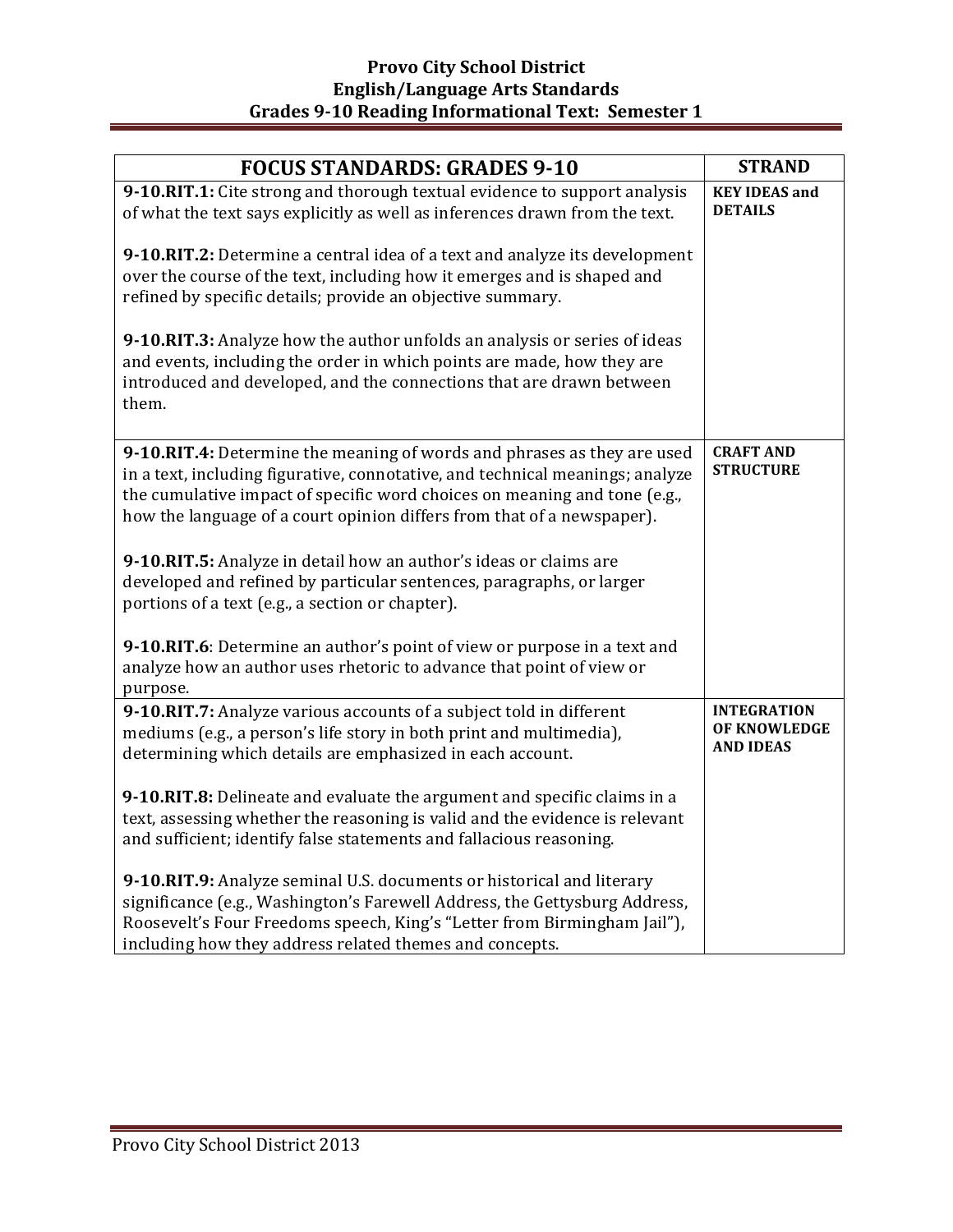# **Provo City School District English/Language Arts Standards** Grades 11-12 Informative/Explanatory Writing: Semester 2

| <b>FOCUS STANDARDS: GRADES 11-12</b>                                                                                                                                                                                                                                                                                                                                                                                            | <b>ELEMENT</b>                       |
|---------------------------------------------------------------------------------------------------------------------------------------------------------------------------------------------------------------------------------------------------------------------------------------------------------------------------------------------------------------------------------------------------------------------------------|--------------------------------------|
| 11-12.W.7: Conduct short as well as sustained research projects to answer a question<br>(including a self-generated question) or solve a problem; narrow or broaden the inquiry<br>when appropriate; synthesize multiple sources on the subject, demonstrating understanding<br>of the subject under investigation.                                                                                                             | Reading/<br><b>Research</b>          |
| 11-12.W.8: Gather relevant information from multiple authoritative print and digital<br>sources, using advanced searches effectively; assess the strengths and limitations of each<br>source in terms of task, purpose, and audience; integrate information into the text selectively<br>to maintain the flow of ideas, avoiding plagiarism and overreliance on any one source and<br>following a standard format for citation. |                                      |
| 11-12.W.2b: Develop the topic thoroughly by selecting the most significant and relevant<br>facts, extended definitions, concrete details, quotations, or other information and examples<br>appropriate to the audience's knowledge of the topic.                                                                                                                                                                                | Development                          |
| 11-12.W.9: Draw evidence from literary or informational texts to support analysis,<br>reflection, and research (e.g., "Demonstrate knowledge of eighteenth-, nineteenth- and early-<br>twentieth-century foundational works of American literature, including how two or more<br>texts from the same period treat similar themes or topics.").                                                                                  |                                      |
| 11-12.W.2a: Introduce a topic; organize complex ideas, concepts, and information so that<br>each new element builds on that which precedes it to create a unified whole; include<br>formatting (e.g., headings), graphics (e.g., figures, tables), and multimedia when useful to<br>aiding comprehension.                                                                                                                       | Organization                         |
| 11-12.W.2c: Use appropriate and varied transitions and syntax to link the major sections of<br>the text, create cohesion, and clarify the relationships among complex ideas and concepts.                                                                                                                                                                                                                                       |                                      |
| 11-12.W.2e: Provide a concluding statement or section that follows from and supports the<br>argument presented.                                                                                                                                                                                                                                                                                                                 |                                      |
| 11-12.W.2d: Use precise language, domain-specific vocabulary, and techniques such as<br>metaphor, simile, and analogy to manage the complexity of the topic.                                                                                                                                                                                                                                                                    | Language<br>Knowledge<br>and Use for |
| 11-12.W.2e: Establish and maintain a formal style and objective tone while attending to the<br>norms and conventions of the discipline in which they are writing.                                                                                                                                                                                                                                                               | Production<br>and                    |
| 11-12.L.1: Demonstrate command of the conventions of standard English grammar and<br>usage when writing: (11-12.L.2): standard English capitalization, punctuation, and spelling.                                                                                                                                                                                                                                               | <b>Distribution</b><br>of Writing    |
| 11-12.L.3: Apply knowledge of language to understand how language functions in different<br>contexts, to make effective choices for meaning or style.                                                                                                                                                                                                                                                                           |                                      |
| 11-12.W.4: Produce clear and coherent writing in which the development, organization, and<br>style are appropriate to task, purpose, and audience.                                                                                                                                                                                                                                                                              |                                      |
| 11-12.W.6: Use technology, including internet, to produce, publish and update individual or<br>shared writing products in response to ongoing feedback, including new arguments or<br>information.                                                                                                                                                                                                                              |                                      |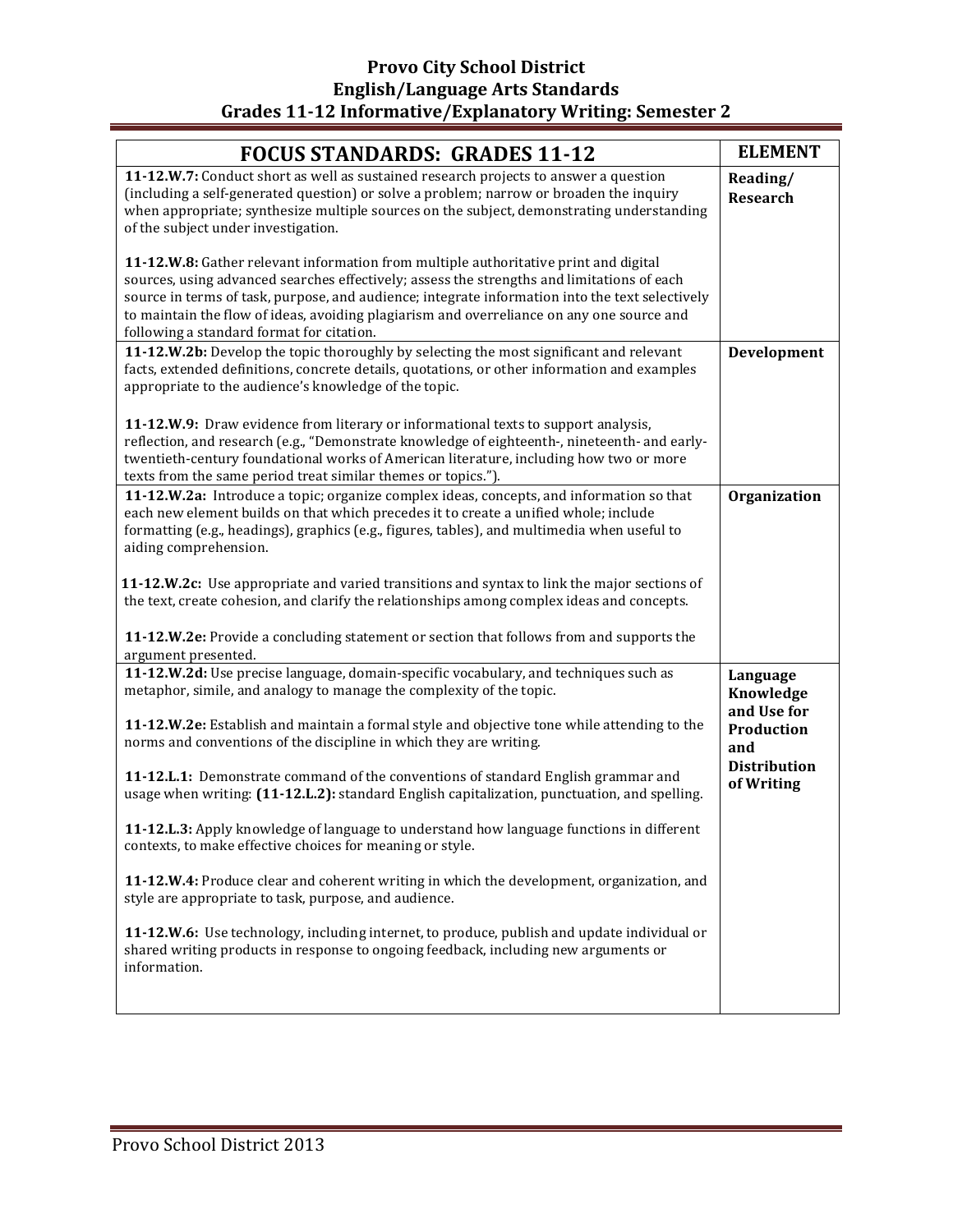| <b>FOCUS STANDARDS: GRADES 11-12</b>                                                                                                                                                                                                                                                                                                                                    | <b>STRAND</b>                                          |
|-------------------------------------------------------------------------------------------------------------------------------------------------------------------------------------------------------------------------------------------------------------------------------------------------------------------------------------------------------------------------|--------------------------------------------------------|
| 11-12.RL.1: Cite strong and thorough textual evidence to support analysis<br>of what the text says explicitly as well as inferences drawn from the text,<br>including determining where the text leaves matters uncertain.                                                                                                                                              | <b>KEY IDEAS and</b><br><b>DETAILS</b>                 |
| <b>11-12.RL.2:</b> Determine two or more themes or central ideas of a text and<br>analyze their development over the course of the text, including how they<br>interact and build on one another to produce a complex account; provide<br>an objective summary of the text.                                                                                             |                                                        |
| 11-12. RL. 3: Analyze the impact of the author's choices regarding how to<br>develop and relate elements of a story or drama (e.g., where a story is set,<br>how the action is ordered, how the characters are introduced and<br>developed).                                                                                                                            |                                                        |
| 11-12.RL.4: Determine the meaning of words and phrases as they are used<br>in the text, including figurative and connotative meanings; analyze the<br>impact of specific word choices on meaning and tone, including words with<br>multiple meanings or language that is particularly fresh, engaging, or<br>beautiful. (Include Shakespeare as well as other authors.) | <b>CRAFT AND</b><br><b>STRUCTURE</b>                   |
| 11-12.RL.5: Analyze how an author's choices concerning how to structure<br>specific parts of a text (e.g., the choice of where to begin or end a story, the<br>choice to provide a comedic or tragic resolution) contribute to its overall<br>structure and meaning as well as its aesthetic impact.                                                                    |                                                        |
| 11-12.RL.6: Analyze a case in which grasping a point of view requires<br>distinguishing what is directly stated in a text from what is really meant<br>(e.g., satire, sarcasm, irony, or understatement).                                                                                                                                                               |                                                        |
| 11-12.RL.7: Analyze multiple interpretations of a story, drama, or poem<br>(e.g., recorded or live production of a play or recorded novel or poetry),<br>evaluating how each version interprets the source text. (Include at least<br>one play by Shakespeare and one play by an American dramatist.)                                                                   | <b>INTEGRATION</b><br>OF KNOWLEDGE<br><b>AND IDEAS</b> |
| 11-12.RL.8: (not applicable to literature)                                                                                                                                                                                                                                                                                                                              |                                                        |
| 11-12.RL.9: Demonstrate knowledge of eighteenth-, nineteenth- and<br>early-twentieth-century foundational works of American literature,<br>including how two or more texts from the same period treat similar<br>themes or topics.                                                                                                                                      |                                                        |